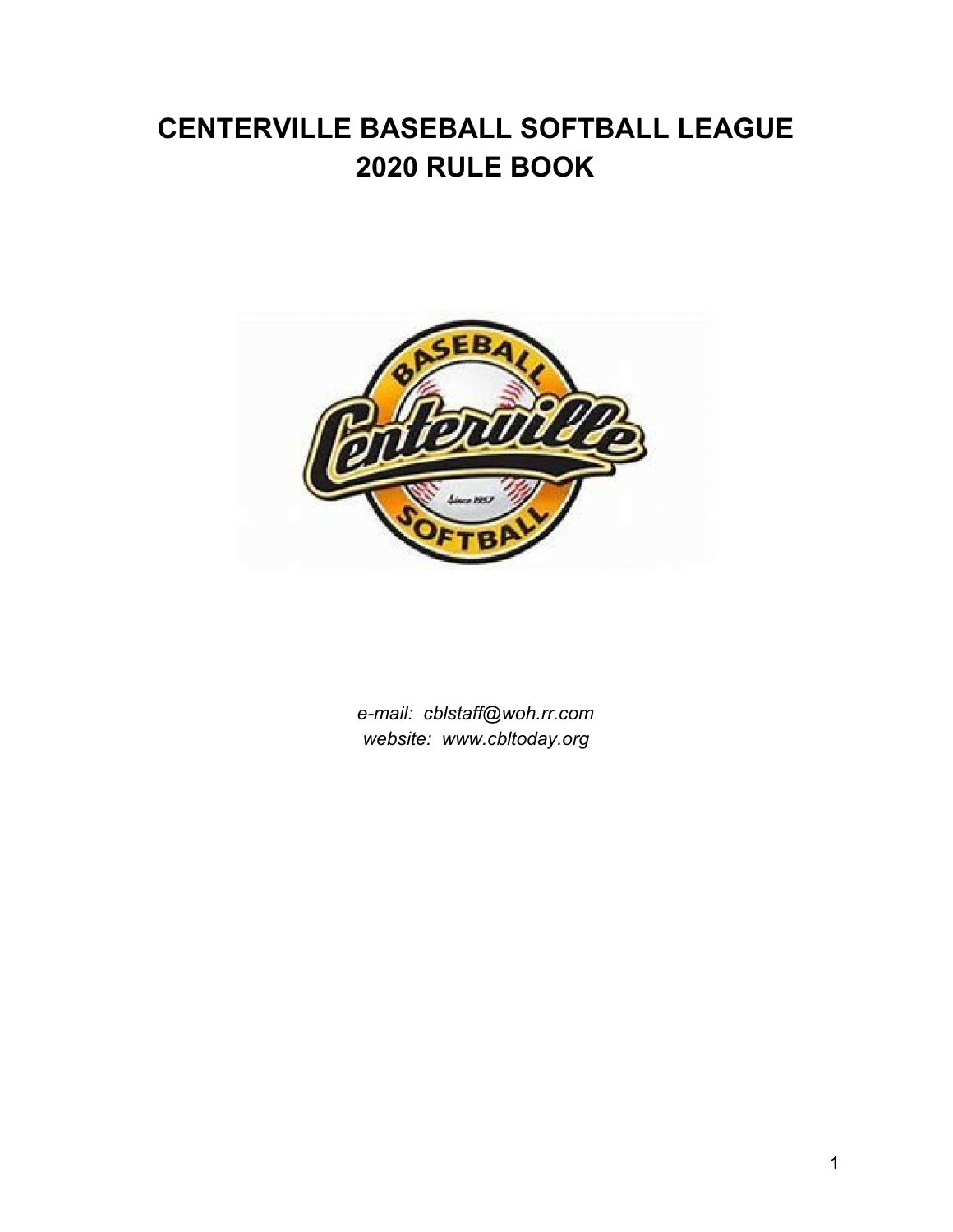# **CENTERVILLE BASEBALL SOFTBALL LEAGUE 2020 BOARD OF DIRECTORS**

# Executive Board

- ⦿ President John Doll
- ⦿ Vice President Jim Ehrensberger
- ⦿ Treasurer Mark Schutter
- ⦿ Communications/Secretary Scott Lieberman

# Directors, Committees, Commissioners and Coordinator Assignments

- ⦿ Girls Softball Director Dan Dunnigan
- ⦿ Select Commissioner (baseball) Corey Bliss
- ⦿ Rules Commissioner Lucas Wilder
- ⦿ Picture day Jim Ehrensberger
- ⦿ Dayton Dragons Scott Lieberman
- ⦿ Registration Jim Ehrensberger & Doug Pence
- ⦿ Scheduling Scott Lieberman
- ⦿ Umpire Scheduling Jeff Dice
- ⦿ Umpire Training Lucas Wilder
- ⦿ Equipment Scott Wacker & Matt Stillwell
- ⦿ Uniforms Jim Ehrensberger (Rec) & Corey Bliss (Select)
- ⦿ Pants / shorts / Jerseys Amy Brooks
- ⦿ Trophies Scott Wacker & Matt Stillwell
- ⦿ Boys T-Ball Mark Maruca
- ⦿ Boys CP 1 Evan Derr & Danny Dunn
- ⦿ Boys CP 2 Corey Ellis
- ⦿ Boys Rookie Pat Swan
- ⦿ Boys Minor Ryan Schrempp & Jonathan Silverman
- ⦿ Boys Major Joe Kristbaum & Nate Gopman
- ⦿ Boys High School Lucas Wilder
- ⦿ Girls 6U (t-ball) Dan Dunnigan
- ⦿ Girls 8U (coach pitch) Matt Stillwell & Nathan Owens
- ⦿ Girls 10U (rookie) Jack Durnbaugh & Jason Belcher
- ⦿ Girls 12U (minors) Brent Strobel & Marcus Miller
- ⦿ Girls 14U (majors) TBD
- ⦿ Girls 18U (HS) TBD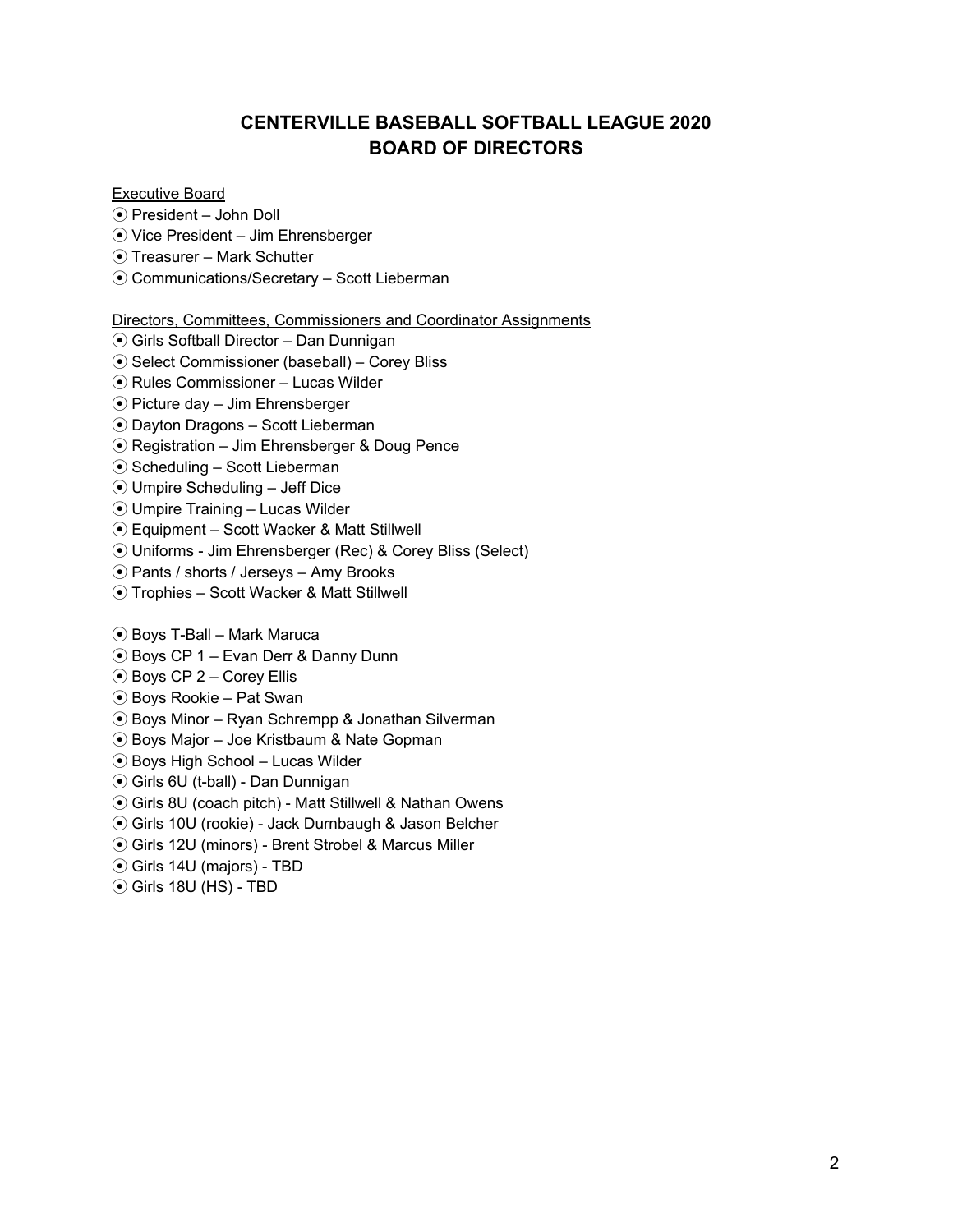# **2020 CENTERVILLE BASEBALL SOFTBALL LEAGUE RULES & REGULATIONS**

# PREFACE

This handbook contains the rules and regulations for the 2020 season of the CENTERVILLE BASEBALL SOFTBALL LEAGUE ("CBSL"). Every attempt has been made to minimize the number of rules and to make them fair for all participants. We urge everyone to take the time to read these rules and regulations so that there is a clear understanding of the rules and regulations. We encourage each manager to have a copy of these rules at every game. Any community participating in the CBSL agrees to abide by the following rules.

Any rule not covered by this CBSL rule book will be governed by the Ohio High School Baseball Rule Book or the Ohio High School Softball Rule Book. For CBSL teams participating in the South Dayton Baseball League (SDBL), the SDBL rules apply when playing teams from other communities. If a CBSL team is part of the SDBL, CBSL teams may use the CBSL rules when playing another CBSL team. For Girls Softball, please see South Dayton Community Softball League Rulebook at www.cbltoday.org.

# I. PURPOSES and OBJECTIVES

The purposes of the CBSL are to provide boys baseball and girls softball for as many as possible in our community, to teach basic knowledge of the game, to develop character by teaching players to play together fairly, abide by the rules and to win and lose in a sportsmanlike manner.

# II. ELIGIBILITY RULES

# A. Residency requirement

All minors who are residents of, or are attending school in, Washington Township or Centerville are eligible to play in the Centerville Baseball Softball League. Other minors will be considered based upon team vacancies up to a maximum of 15% of the players in each league.

# B. Registration

No player will be assigned to a team until that player is approved by the league. To be approved, the player must complete all registration forms, submit any payment required and be added to the league roster. Late registration may be accepted subject to the approval of the league commissioners or CBSL board. Late registrations will be assessed a 50% late fee due to the extra order costs incurred for late uniforms.

# C. Acknowledgements, Releases and Waivers

As part of the registration process players, parents and/or guardians may be required to sign an acknowledgement, release and waiver concerning the COVID-19 virus.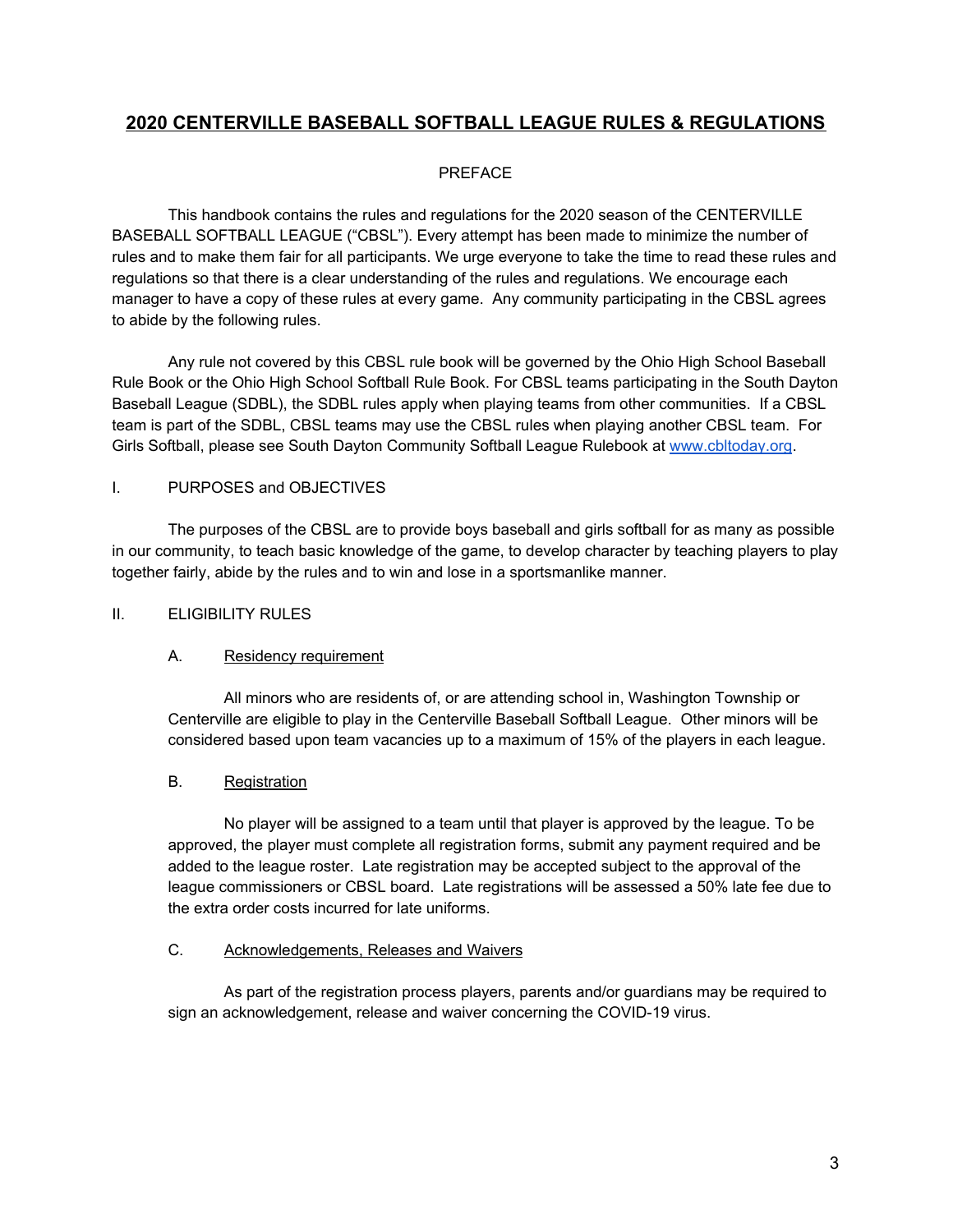#### III. UNAUTHORIZED USE OF CBSL NAME AND LOGO

The name of the CBSL, its equipment, uniforms, logo or other property may not be used or associated with non-league activities unless authorized in writing by the CBSL Board.

#### IV. AUTHORITY TO ADAPT, AMEND OR ALTER RULES

League Commissioners have the authority to adapt, amend or alter any rule contained herein to facilitate the game for any particular situation for the benefit of their league.

#### V. LEAGUE STRUCTURE

#### A. Leagues

| 1.             | T-ball             | ages $4\frac{1}{3}$ to 7 |
|----------------|--------------------|--------------------------|
| 2.             | Coach Pitch 1      | grades K & 1             |
| 3.             | Coach Pitch 2      | grade 2                  |
| 4.             | Rookie             | grades $3 & 4$           |
| 5.             | <b>Minors</b>      | grades $5 & 6$           |
| 6.             | Majors             | grades 7 & 8             |
| 7 <sub>1</sub> | <b>High School</b> | grades 9 through 12      |

[Note: grade and age determination is made as of the date of registration]

# B. Draft

All league rosters will be set via a draft system or other process as determined by the league commissioner. T-ball, Coach Pitch 1 & 2 and High School rosters are typically not set via a draft. If a draft is held the rules, procedures and manner in which the draft is held shall be determined by the league commissioner for those respective leagues. When a draft is used requests to be on a certain team, with a certain coach or on a team with another player are not guaranteed and typically are not honored. The determination of rosters for leagues with no draft shall be made by league commissioners for those respective leagues. All league commissioners and coaches shall strive to create a draft, or to determine rosters in a way, that will create a competitive balance amongst the teams and each league.

#### C. Number of games

There is no set number of games guaranteed in any of the league's seasons and games that are rained out are not required to be made up or rescheduled.

#### D. Roster size

Exact team roster size and number of participants from each team will be determined by the League Commissioner or CBSL Board.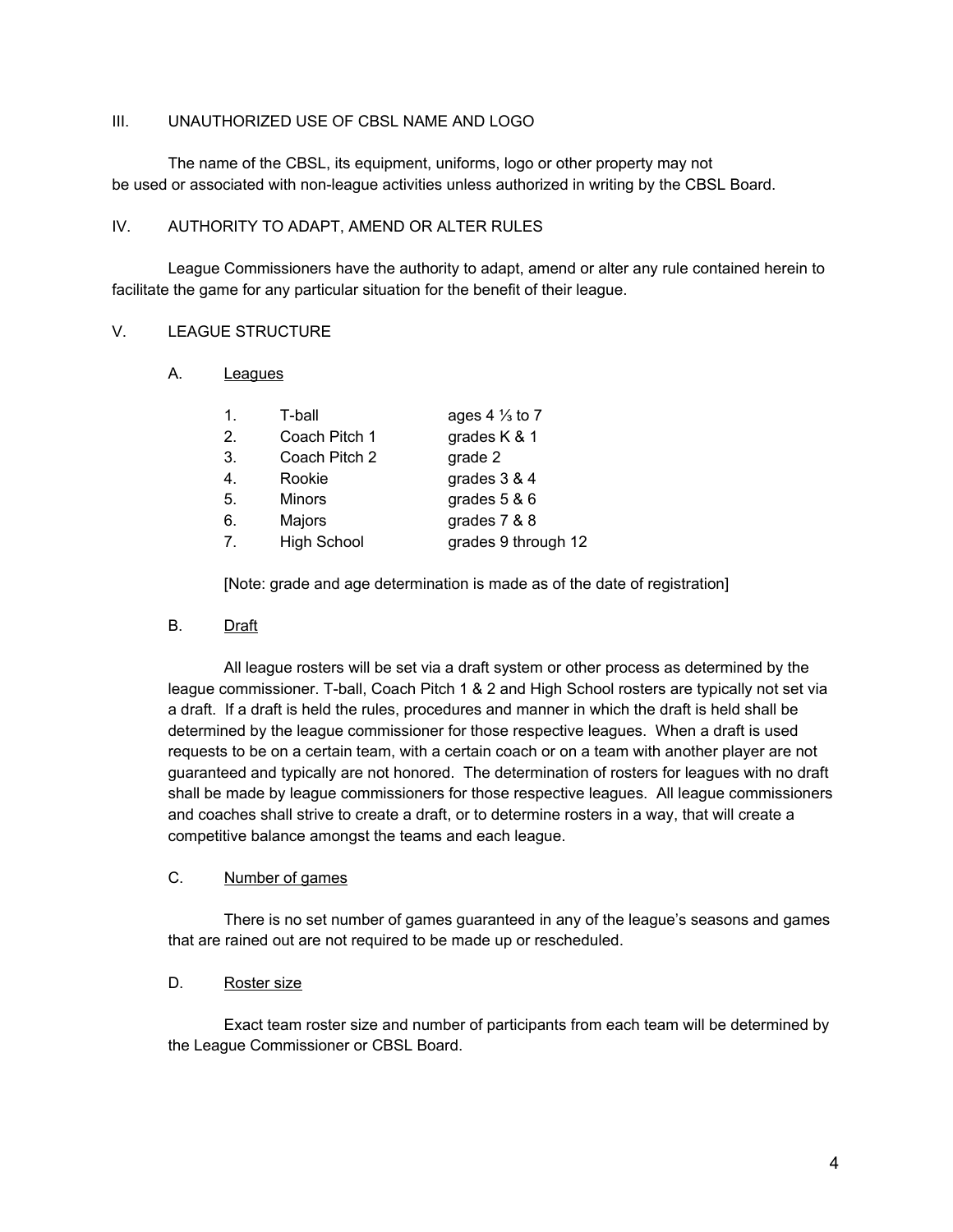## E. Trophies

Trophies, medals or like awards will be determined by the CBSL board or league commissioners.

# F. League structure

The League Commissioner, based on the analysis of registration and upon approval of the CBSL Board, may make recommendations to restructure the League as required. The above descriptions for the leagues apply in general. League assignments will be made in the best interest of the particular child as determined by league commissioners based on his or her playing ability.

# VI. RESPONSIBILITIES AND ELIGIBILITY OF COACHES

A. Every effort has been made by the commissioners of each program to select managers with the ability to teach the children good sportsmanship, develop character and develop basic knowledge of the game. Managers and their coaches shall do everything possible to encourage the participation and enjoyment of each registered player; teach and develop baseball or softball skills; be in complete charge of his/her coaches and players at all times; be responsible for the instruction and enforcement of all CBSL rules and protection of equipment; protect the players from permanent injury frequently caused by improper playing and throwing techniques (e.g., curve balls, knuckleballs, etc); and be aware and abide by concussion protocol procedures.

B. Any and all persons who want to coach - whether as manager, head coach, assistant coach, practice coach or base coach - must (a) watch and provide certification of completion of the "Creating A Safe and Abuse Free Environment For Athletes" video and (b) not be a current, or former, registered sex offender.

C. The CBSL has a policy to perform an annual criminal background check on all individuals who volunteer to be a head coach or an assistant coach for the CBSL.

# VII. VIOLATION OF RULES, CONDUCT and TREATMENT OF UMPIRES

A. Any coach or CBSL Board member who violates a CBSL rule will be subject to review by the CBSL Board and may be removed from his/her position, role or duty. Players who violate a league rule are subject to suspension by the League Commissioner and/or CBSL board. Any player suspended under this rule will not be entitled to a refund.

B. A player may be disciplined by being benched for any scheduled game. The opposing coach must be notified before the game begins or the player must play in the game.

C. Coaches, players, parents, and spectators must not argue with, or be abusive toward, umpires before, during or after games. Any player, parent, or spectator can report any inappropriate behavior towards an umpire in Coach Pitch 1, Coach Pitch 2 or Rookie league games to the umpire trainer (lucaswilder44@gmail.com). Coaches may question the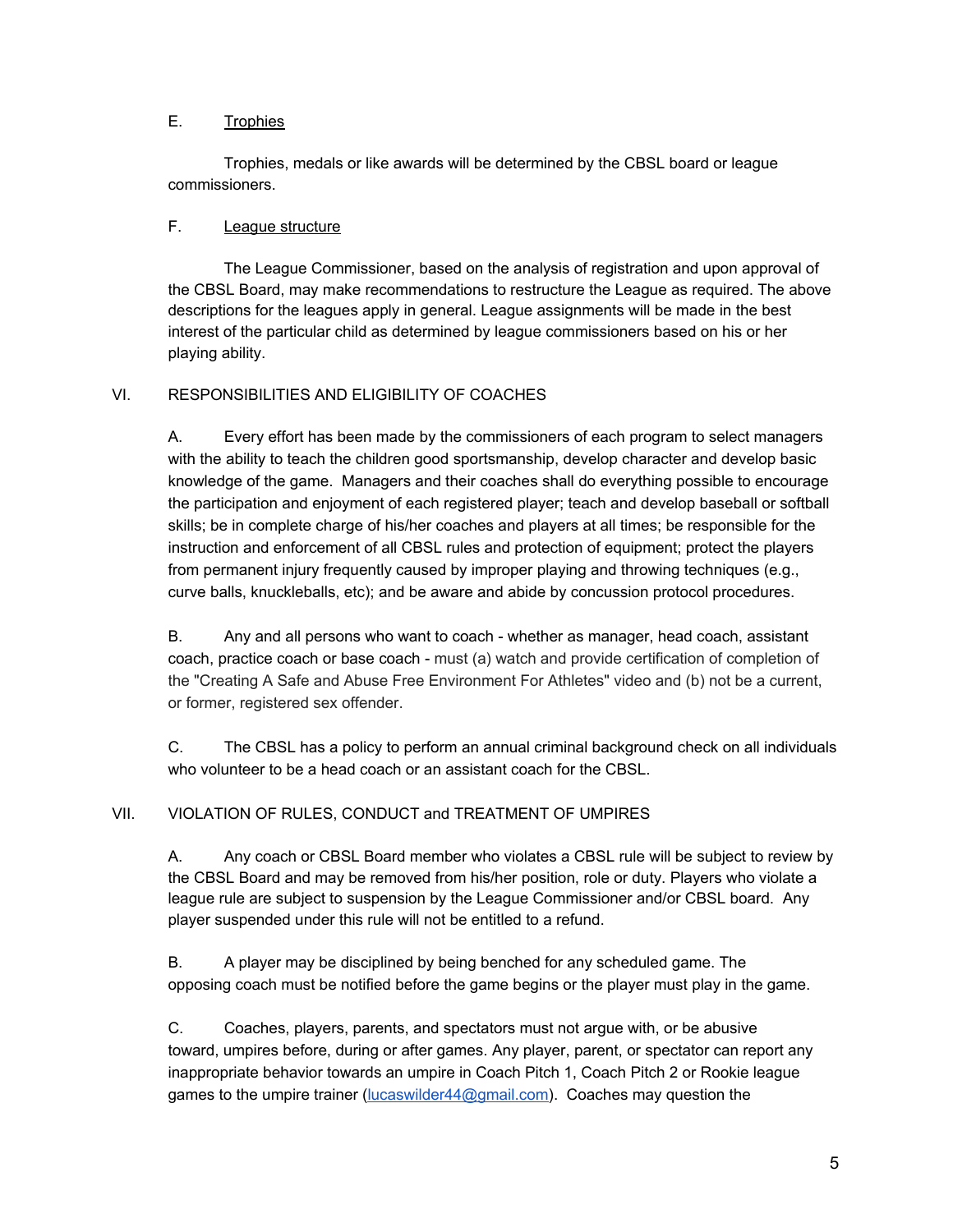interpretation of a rule by an umpire (example: run rule, time limit, forfeit, etc.) but not a judgment call (example: fair/foul, strike/ball, safe/out, etc.). The head coach must also ensure that abusive language and unsportsmanlike conduct directed at umpires and other teams is completely eliminated on the part of his or her players, coaches, and parents/spectators. An umpire may remove from the game and park any manager, player, coach, parent or spectator for use of abusive language or unsportsmanship conduct. Any player ejected from a game for his or her own behavior shall be suspended for one (1) additional game. The CBSL reserves the right to determine if circumstances warrant an ejected player not being suspended one (1) additional game. Any coach ejected from a game will be suspended for one (1) additional game and may not be allowed to coach the remainder of the season or the following season subject to determination by CBSL board. Any player or coach ejected shall be reported to the CBSL by the head coach within 12 hours of the game being completed.

D. Profanity will not be tolerated and will be cause for immediate ejection from the game. Any parent or spectator who is abusive toward umpires can cause their team to forfeit the game if not controlled by the head coach after the first warning from the umpire.

# VIII. PLAYER PARTICIPATION, ROSTER BATTING and IN GAME SUBSTITUTIONS

A. Every player who shows must participate in each game unless injured, sick or ejected by the umpire. Equal playing time for all players is required. No player will sit the bench for two (2) consecutive innings. No player will sit twice before all players have sat one (1) inning. In addition, each player must play two (2) innings in the infield within the first five (5) innings during each game. Only one (1) inning in the infield in the first five is acceptable if (a) a game is shortened to four innings or (b) a large roster size  $(13+)$  is present for a particular game and prevents adherence to the rule. If a player expresses exception to playing in the infield, or if safety of the player is a concern, the manager shall get written consent (eg, email, handwritten letter) from a parent or guardian and tell the opposing coach before the game begins and email the consent to the league commissioner within 24 hours after the game is completed.

B. A violation of this rule during the regular season will not be subject to a protest. However, a warning shall be given to the manager for the first rule violation. A second violation may result in the removal of the manager for the rest of the year. A violation in tournament play is subject to protest to the rules committee who has the authority to remove the team from the tournament, if so warranted. The protest must be reported to the umpire and then shall be reported in writing to the league commissioner.

C. Substitutions must be made prior to the start of new innings on defense. However, pitchers may be substituted from the bench or the field at any time. Once a player is removed from the pitching position, the player may not return to the pitching position in the game. Penalty for violating this rule shall be forfeiting that game.

D. All teams must "roster bat" meaning each team is required to bat each and every player who is at the game.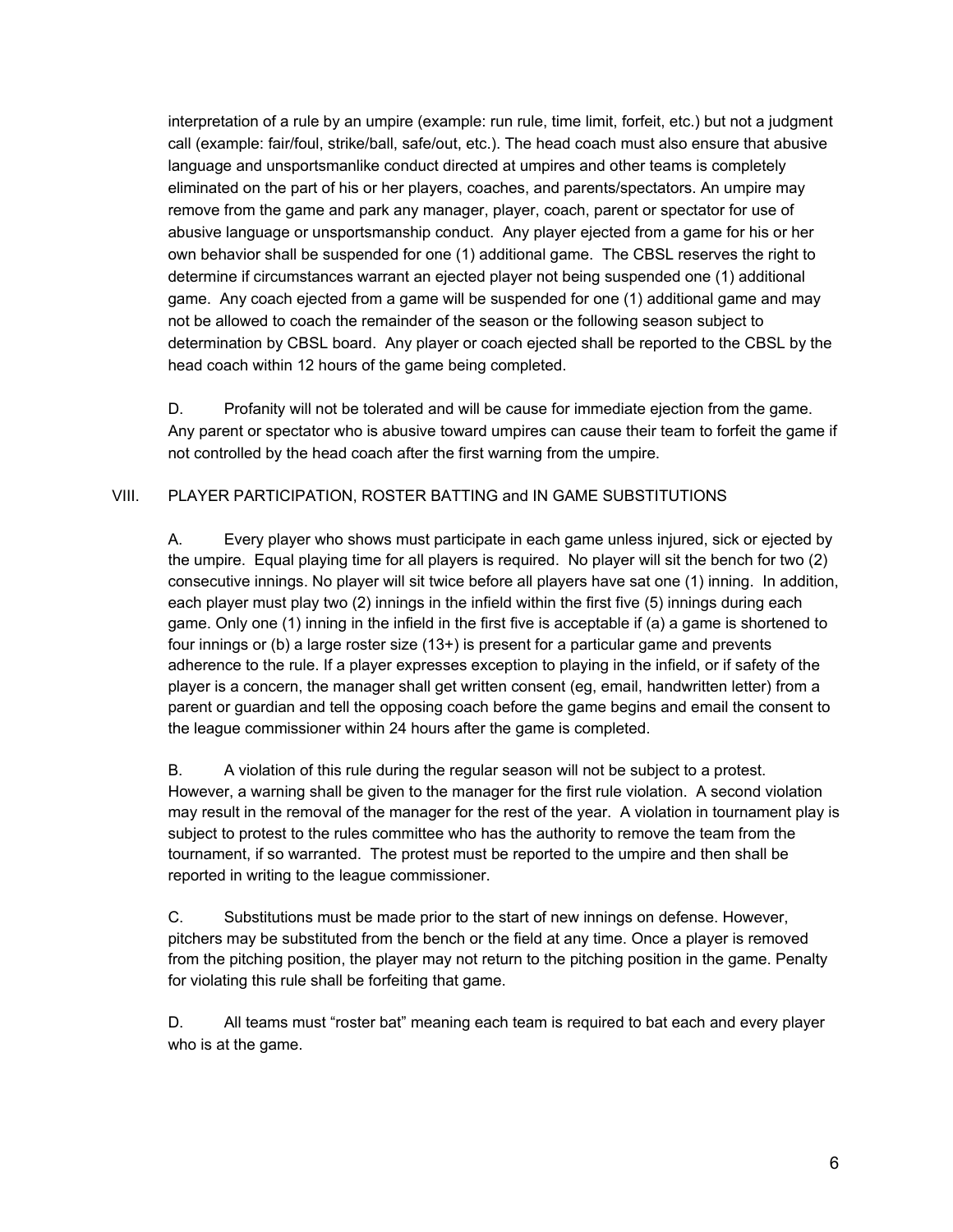## IX. SUBS and FORFEITS

A. "Subs" from other teams may be used only when there are less than 10 roster players available in Coach Pitch 1, Coach Pitch 2 and Rookie. Subs from other teams may be used only when there are less than 9 roster players available in Minors, Majors and High School.

B. Subs may only come from teams in the same community (and league) or from a team in the next lower league as needed. [Example: if a Centerville team has less than 9 roster players available in a Minors game any sub must come from another CBSL recreational team.] No subs from outside the CBSL will be allowed. A sub must be registered with the CBSL or community's recreation league.

C. A maximum of three subs may be used. A player can sub for a team only if (a) he is not solely rostered on a select, travel or tournament only team, (b) he has his own team uniform (not one borrowed from another player), and (c) he is registered with the CBSL or community's recreation league.

D. Any subs must be used in the outfield and bat in the last spot in the lineup. Any sub cannot pitch under any circumstances.

E. All teams must have 7 team roster members present to start a game in Minors, Majors and High School. All teams must have 8 roster members present to start a game in CP1, CP2 and Rookie. If a team does not have the requisite roster members that team forfeits and the opposing team shall record a win of 1-0. In the event of a forfeit the game shall be played and teams should borrow players from the opposing team to play or use subs. Pitch counts will still be reported so use this opportunity to use players at pitcher who need work or who have had limited pitching time in the season (remember a forfeited game is already "official" before it starts). The borrowed players for each inning will be the player who made the last out from the previous inning; then the player who made the second to last out from previous inning, etc. Players that are currently pitching or catching, or players scheduled to pitch or catch the next inning, can be exempted from playing in the outfield for this purpose, to allow for adequate bench rest.

F. A player who is on any select or travel team roster cannot be used as a substitute in the CBSL recreation league unless that player is also a registered CBSL player on a recreation league roster. A player can be on a CBSL recreation roster and a select (or travel) roster if any only if the player is registered with the CBSL recreation league and has paid the recreation fee.

# X. PARK / FIELD MAINTENANCE and GAME BALLS

A. The use of tobacco, alcohol or controlled substances is prohibited by anyone on the playing area or in the dugouts.

B. The manager have the responsibility to see that the players clean up trash from the dugouts after the game. The winning team's manager is responsible for returning the bases to the field box and making sure the box is organized and locked after each game unless another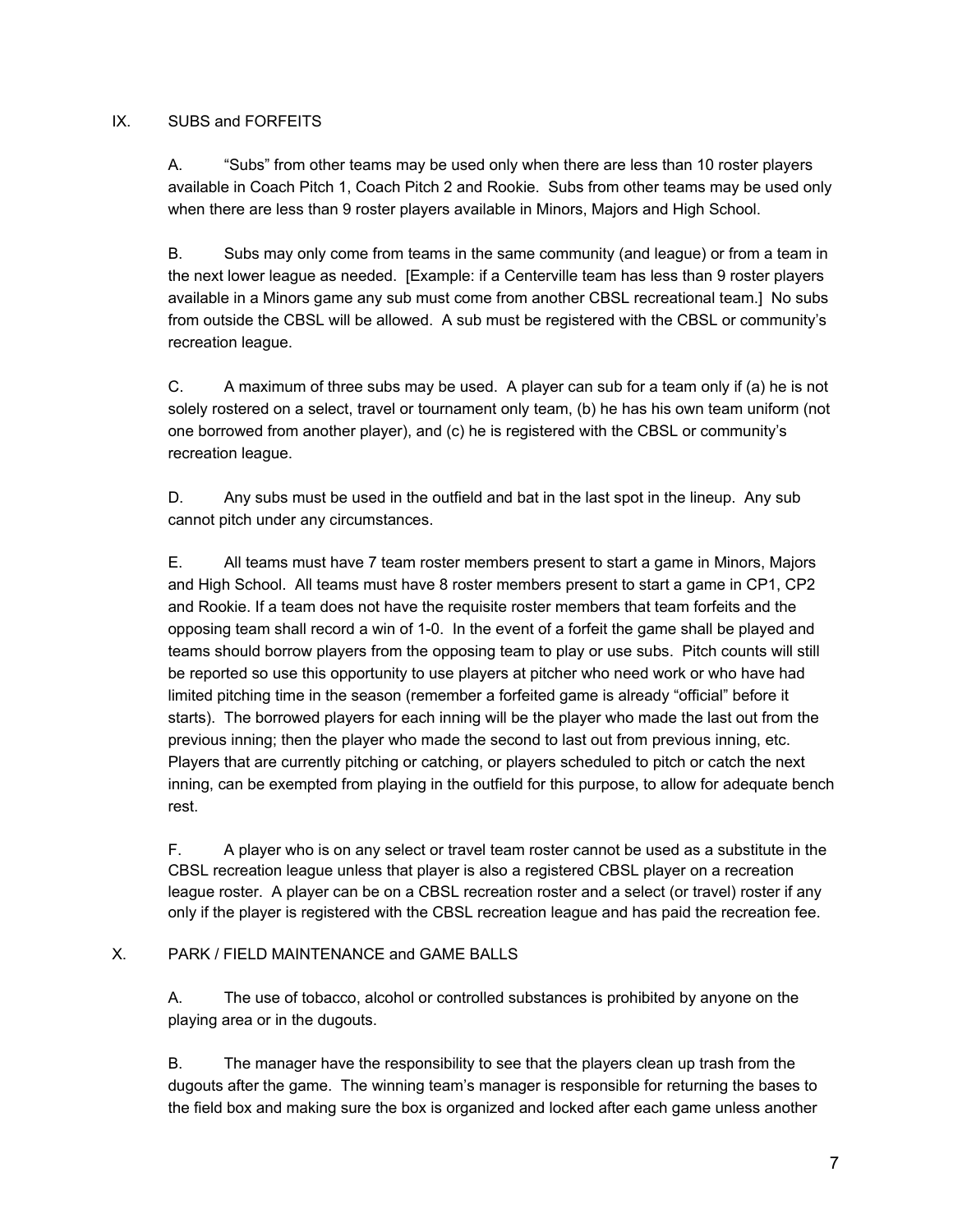team is waiting to play. The winning manager is also responsible for raking and tamping holes dug into pitchers mounds and batters boxes before the next game or if the last game of the day.

C. The home team shall provide at least one new game ball and one minimally worn baseball to the umpire before the start of the game. The visiting team shall also be willing to provide a game ball if necessary or a minimally worn baseball.

# XI. EMERGENCY PROCEDURES

If a player is injured and requires professional assistance, immediately contact 911 and the child's parent(s) or guardian(s). If a player is injured and requires professional assistance the head coach is responsible for notifying the CBSL in writing within 24 hours after the emergency occurs. All reports must be kept on file as a record of injuries by the CBSL.

# XII. PROTESTS

If a manager desires to protest a rule interpretation (and not a judgement call on the part of the umpire), the protest must be made known to the umpire prior to the next pitch. The protest shall also be filed in an email to the CBSL within 24 hours of the completion of the game. A rules committee shall review the protest and strive to return a decision within one week from the date of the protest. If the protest is upheld, the game will be restarted from the point of the protest. All decisions of the rules committee are final and are not subject to appeal or reconsideration.

# XIII. EQUIPMENT, PROTECTION and SAFETY

A. Head coaches must turn in all CBSL equipment to the equipment shed or league commissioner by the date designated by the CBSL. Failure to do so in a timely manner will eliminate that person from coaching in any capacity the next year.

B. Metal spikes are permitted in the Boy's Major and High School Leagues only. No metal spikes are allowed on artificial turf mounds. Sliding into another player with spikes up (high sliding) is not allowed and may subject a player to ejection. Rubber spikes are recommended for all either leagues. Tennis shoes are acceptable but only recommended for T-Ball.

C. It is required that all boys wear athletic supporters and cups for practices, scrimmages and games. It is required that all girls wear masks when playing the infield in softball. It is required that all catchers wear a catcher's helmet, mask with throat protector, chest protector, shin guards, athletic supporter and protective cup in all leagues. A player is required to wear a mask to warm up a pitcher in all leagues.

D. Batters are required to wear the full helmet as furnished by the league at all practices, scrimmages and games. Players may wear their own helmet, but only if it is "NOCSEA approved". This designation will be molded inside the helmet. The same helmet is to be worn on the bases.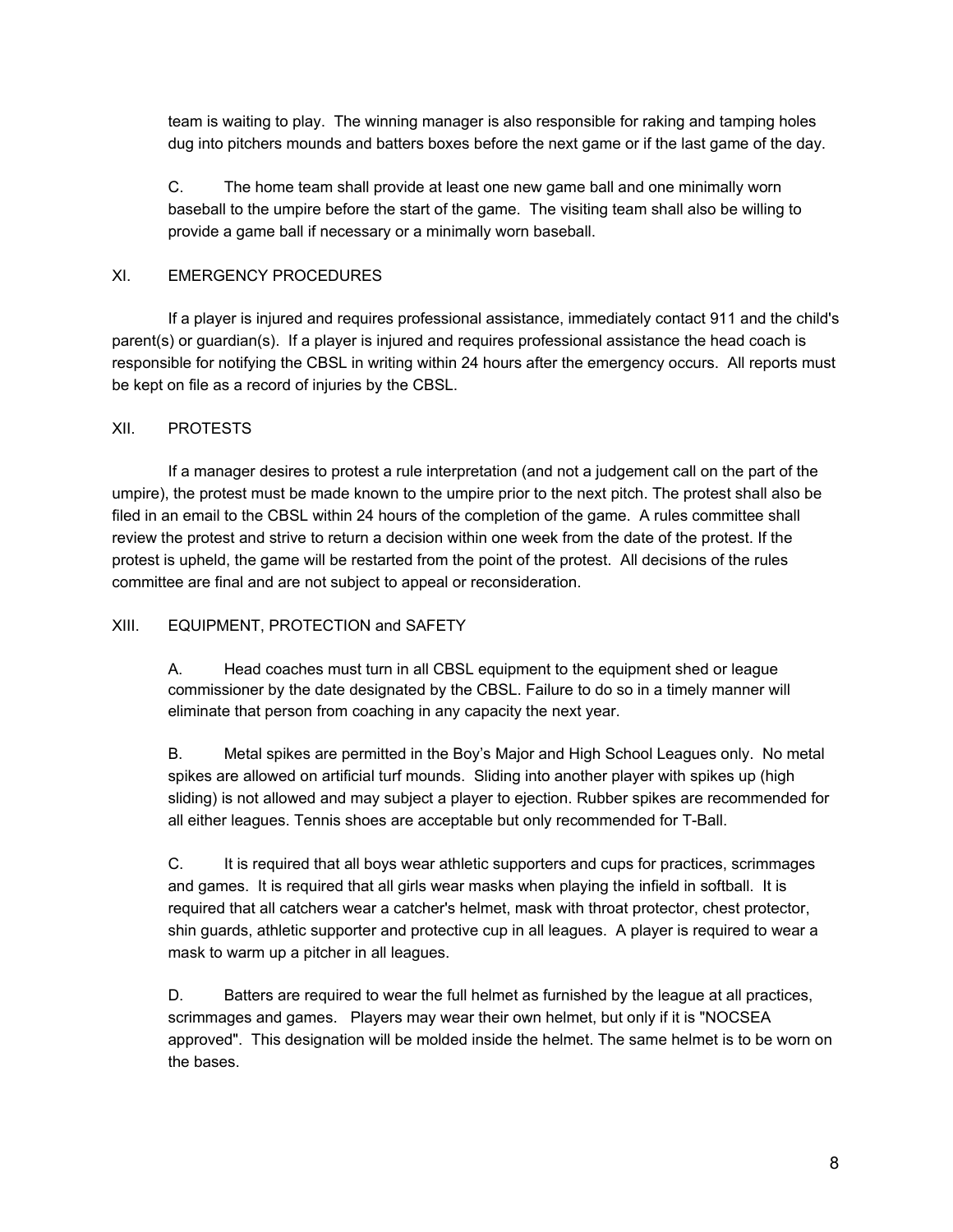E. Except for Boy's High School, there will be no limitation on bat size or weight of bats in the CBSL. High School teams are required to use wood or BBCOR approved bats. Non-BBCOR bats may only be used with permission of the CBSL.

F. No hitting sticks of any size or type will be allowed to be used by any team at any CBSL game or practice or near any Centerville Washington Township Park District baseball or softball field. This rule was adopted as a safety rule to prevent injuries due to the use or misuse of hitting sticks.

G. When a defensive player has the ball and is waiting for the runner, and the runner remains on his feet and crashes into the defensive player, the runner will be declared out. If in the umpire's judgement, contact was made deliberately, the player shall be ejected from the game, Any player or coach ejected from a game shall be suspended for the next played game. The intention of this rule is to encourage the players to slide.

H. When a defensive player blocks the runner from the base without the ball and the runner slides, he will be awarded the base due to obstruction. If the ball and the runner arrive simultaneously, the call will be based on the umpire's judgement. If the runner fails to slide and contact is made, other than incidental, the runner will be called out. There is no violation of this rule when there is no slide and there is no contact. This rule does not apply at first base. There is no requirement to slide at first base. Malicious contact at first base will still be grounds to be called out, ejected, or both.

I. For any field using a safety base (two first bases), the batter/runner should use the base in foul territory when running through the base in an attempt to beat out a close play at first base. When running out an extra base hit, the batter/runner should use the base in fair territory. No runners should be called out for touching the wrong base. This safety base is added for safety purposes only.

J. In all leagues, when a player is injured or unable to continue playing and is removed from the game, another player can come in off the bench and take the injured player's place in the field. If a player is injured or unable to continue during his or her bat and removed from the game, the batter who made the last out comes to the plate and assumes the injured batter's count. The injured batter from that point on is skipped in the batting order unless he or she is later able to participate, when he or she shall assume his or her prior batting order position. A player unable to bat due will not be declared an out.

K. Players are not allowed to wear rings, earrings, or watches.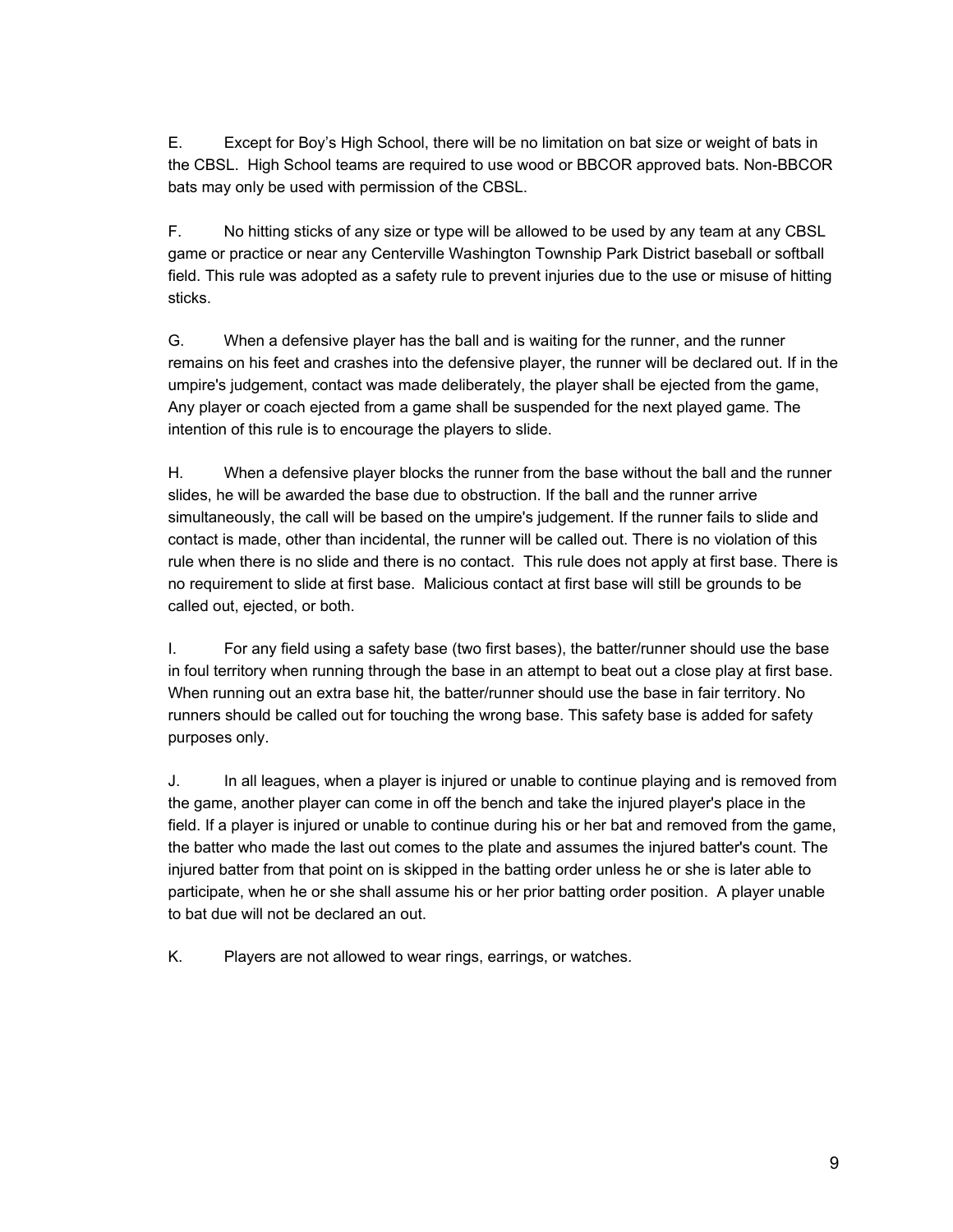# XIV. REPORTING GAME INFORMATION

The winning head coach is responsible for reporting game scores, and pitch counts to cblstaff@woh.rr.com and his league commissioner. It is recommended that the winning head coach also copy the opposing head coach on this email for verification. An opposing head coach should check and verify pitch counts after each inning and again after each pitcher is done. The losing team head coach is responsible for verifying pitch count sheets and game score at the end of the game. Pitch count reporting shall include (a) date of the game, (b) the pitcher's league and team number, (c) the pitcher's uniform number, (d) the pitcher's first initial and full last name, and (e) the number pitches.. [For example: May 22. Minors. Team 4. #22 J. Smith. 64 pitches.]

# XV. PLAYING AREA, FIELD CONDITIONS

# A. Playing Area

The official playing area shall be bounded by the backstop and imaginary lines extended from the ends of the backstop and running parallel to the foul lines. In fields without fences, the relation of the ball, not the fielder, to the imaginary line will determine it being judged in play.

#### B. On deck circle

In all leagues, the on deck circle shall be marked clearly and used by the on deck batter. Managers chalking the field shall create an on deck circle. If there is no on deck circle marked, the on deck batter shall stay a reasonable and safe distance from the batting area.

#### C. Field Status/Conditions

The following websites or phone numbers shall be used to determine field status decisions: https://rainoutline.com/search/dnis/9372652001. NOTE: If the Park District posts "game time decision", the decision will be made by the two mangers and the plate umpire with each having one vote and majority of the three votes ruling to play.

#### D. Hazardous Conditions

When hazardous weather conditions threaten the safety of the participants or spectators, the game shall be suspended until the conditions have subsided. Any tournament or playoff game stopped by rain, darkness or any other reason will be considered postponed/suspended, and resumed at the point of delay.

1. "Thirty-minute rule": From the time thunder or a lightning flash is detected, play should be suspended for a minimum of thirty (30) minutes from the last sound of thunder or observed lightning flash. Any subsequent lightning or thunder shall reset the 30-minute clock.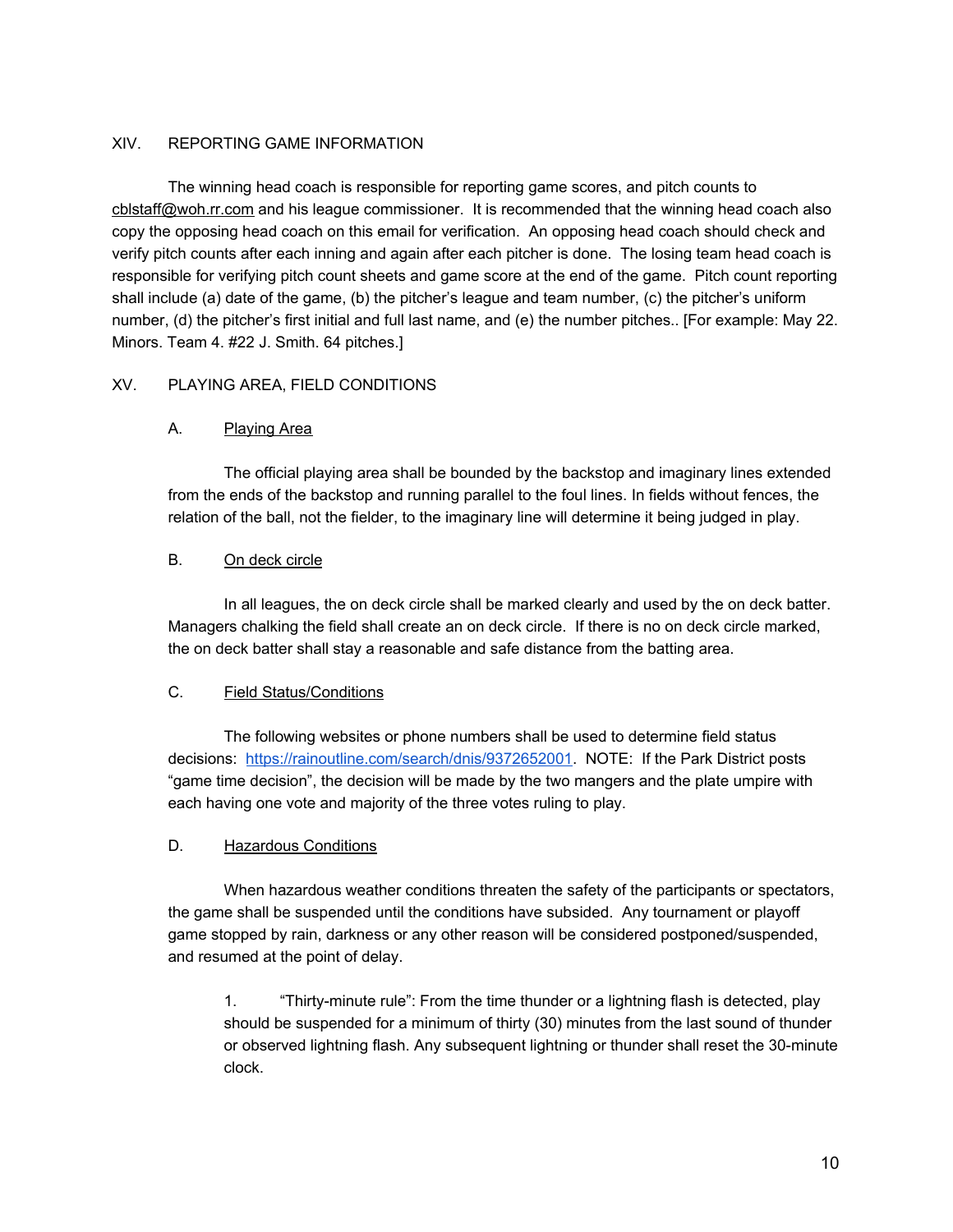2. Evacuation: While play is suspended under the Thirty-minute Rule, all participants and spectators shall evacuate to available safe structures, vehicles or shelters. A list of the closest safe structures shall be announced and posted at all athletic venues.

3. When the safety of the players is involved, ground rules may be changed if agreed to by the umpires and managers prior to the start of the game.

# XVI. RUN RULE

A. The game will end if a team is winning by 15 or more runs after 4 complete innings (3  $\frac{1}{2}$ ) innings if the home team is winning) or 10 runs or more after 5 complete innings  $(4\frac{1}{2})$  innings if the home team is winning). This run rule is applicable to Rookie, Minors, Majors and High School. There is *no run rule* for T-Ball, Coach Pitch 1 or Coach Pitch 2.

B. If there are 30 or more minutes left in a game when a run rule is established, teams are strongly encouraged to stop keeping score, consider the game official, but allow the game to continue until time has expired. In this scenario only, the time limit will be "drop dead" - meaning the game will end at the expiration of the time limit. If a batter is mid count at the expiration of the time limit the at-bat will continue until the batter completes the at-bat.

# XVII. GAME TIME LIMITS

.

A. The following are game time limits for scrimmages and regular season games. Any all All Star game shall have no time limit. Tournament games do not have a time limit.

|                    | Mon-Thur                           | Fri-Sun         |
|--------------------|------------------------------------|-----------------|
| Coach Pitch 1      | Lesser of 1 hour 15 min (or 4 inn) | Same            |
| Coach Pitch 2      | 1 hour, 30 minutes                 | Same            |
| Rookie             | 2 hours                            | Same            |
| Minors             | 2 hours                            | 2 hours 15 mins |
| Majors             | 2 hours, 30 minutes                | Same            |
| <b>High School</b> | 2 hours, 30 minutes                | Same            |

B. A new inning shall be started if there is any time remaining in the time limit. For purposes of determining the time limit, a new inning will be considered to have started upon the execution of the third out of the previous inning, or the sixth run crossing the plate in those leagues with a six run per inning rule. The umpire's watch will be the official time. [Example for clarification: Home team finishes its at-bat in a Rookie game with 5 minutes left before the 2 hour time limit hits. A new inning shall start unless the run rule has been established or the coaches mutually agree to end the game.]

C. If weeknight doubleheaders are scheduled in both games no new inning shall start after two (2) hours. Under no circumstances shall any game continue after 10:30 p.m. In Boy's High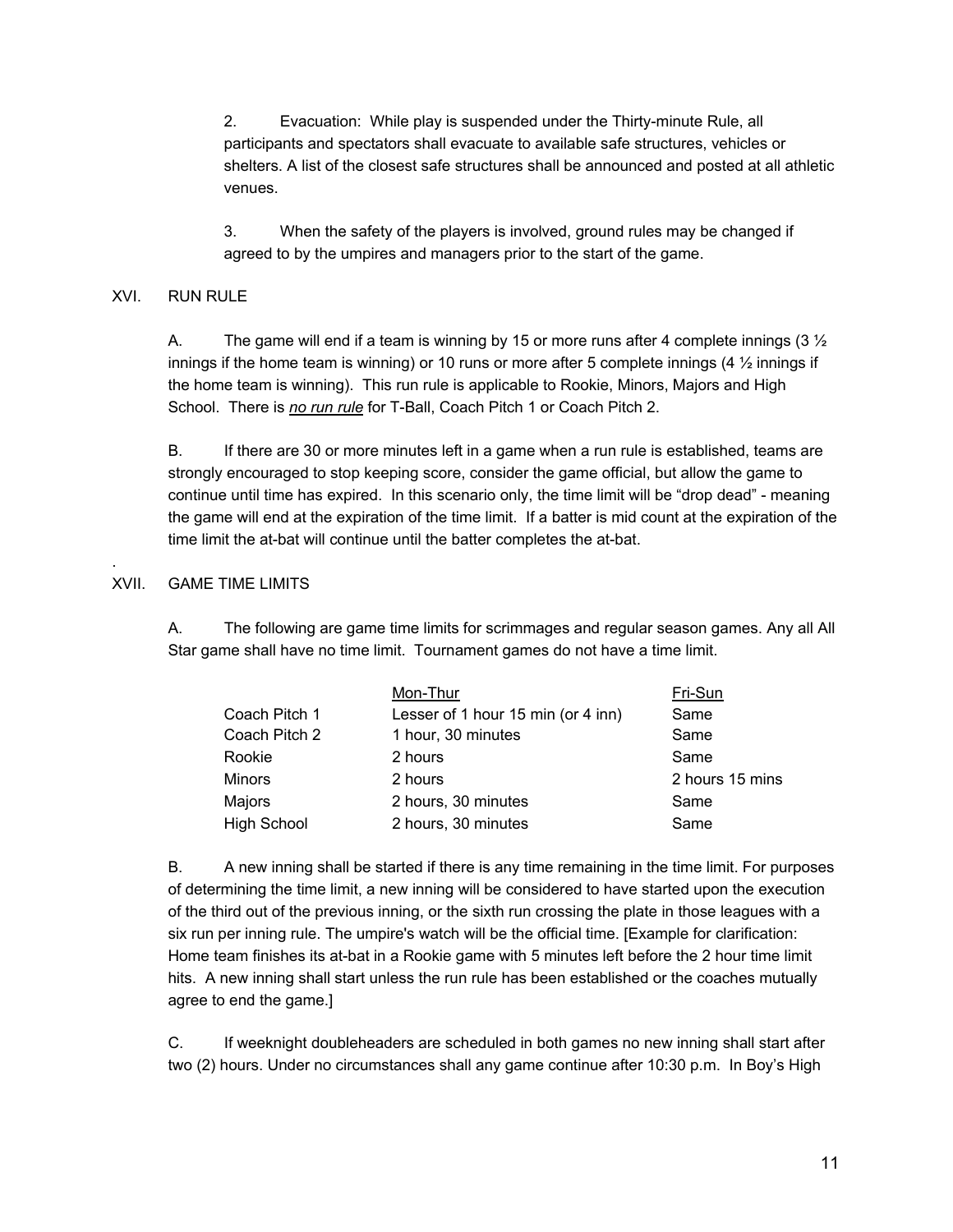School, when weekend doubleheaders are scheduled, in both games no new inning shall start after 2.5 hours.

# XVIII. COMPLETE GAME, TIES, and FIELD ACCESS

A. A complete game is as follows for each league:

| Coach Pitch 1: | 6 innings |  |
|----------------|-----------|--|
| Coach Pitch 2: | 6 innings |  |
| Rookie:        | 6 innings |  |
| Minors:        | 6 innings |  |
|                |           |  |
| Majors:        | 7 innings |  |
| HS:            | 7 innings |  |

B. In a game called for any reason other than time limit or run rule, four innings shall constitute a legal game and the losing team must have completed four times at bat. In case of a time limit the game is completed after the losing team has had its turn at bat. A completed game that ends in a tie will only be continued at a later date if that game will break a tie in the final league standings and any such game will be continued from the point at which it was stopped.

C. If the game is called (eg, weather, lightning, darkness, etc.) when the teams have not had an equal number of completed turns at bat, the score shall be the same as it was at the end of the last completed inning; except that if the home team in its half of the incomplete inning, scores a run (or runs) which equals or exceeds the opponent's score, the final score shall be as recorded when the game is called. *NFHS rule book (Sec. 2, Article 3)*

D. If the scheduled umpire(s) fail to appear, the game will only be an official game if both managers agree prior to the start on how the game is to be umpired.

E. Scheduled teams shall have access to the playing field one (1) hour prior to the start of the first game unless the field is being prepared for the game by the field maintenance personnel. For safety reasons, no batting practice shall be held anywhere in the park twenty (20) minutes prior to game time. A manager shall have up to fifteen (15) minutes after the scheduled time of his game to field a team of eligible players or forfeit the game.

F. An incomplete game, which has been called because of weather or other reasons except time limit, and has not attained sufficient innings to be declared a legal game, will be considered a rain-out.

# XIX. COACH CONFERENCES

With the exception of the Boys Coach Pitch 2 and Boys Rookie required pitching changes will be based on "Defensive Charged Conferences." A Defensive Charged Conference will be defined as occurring when time is called for the purpose of a conference by a manager or coach with any defensive player. A second such charged conference in an inning with the same player on the mound will result in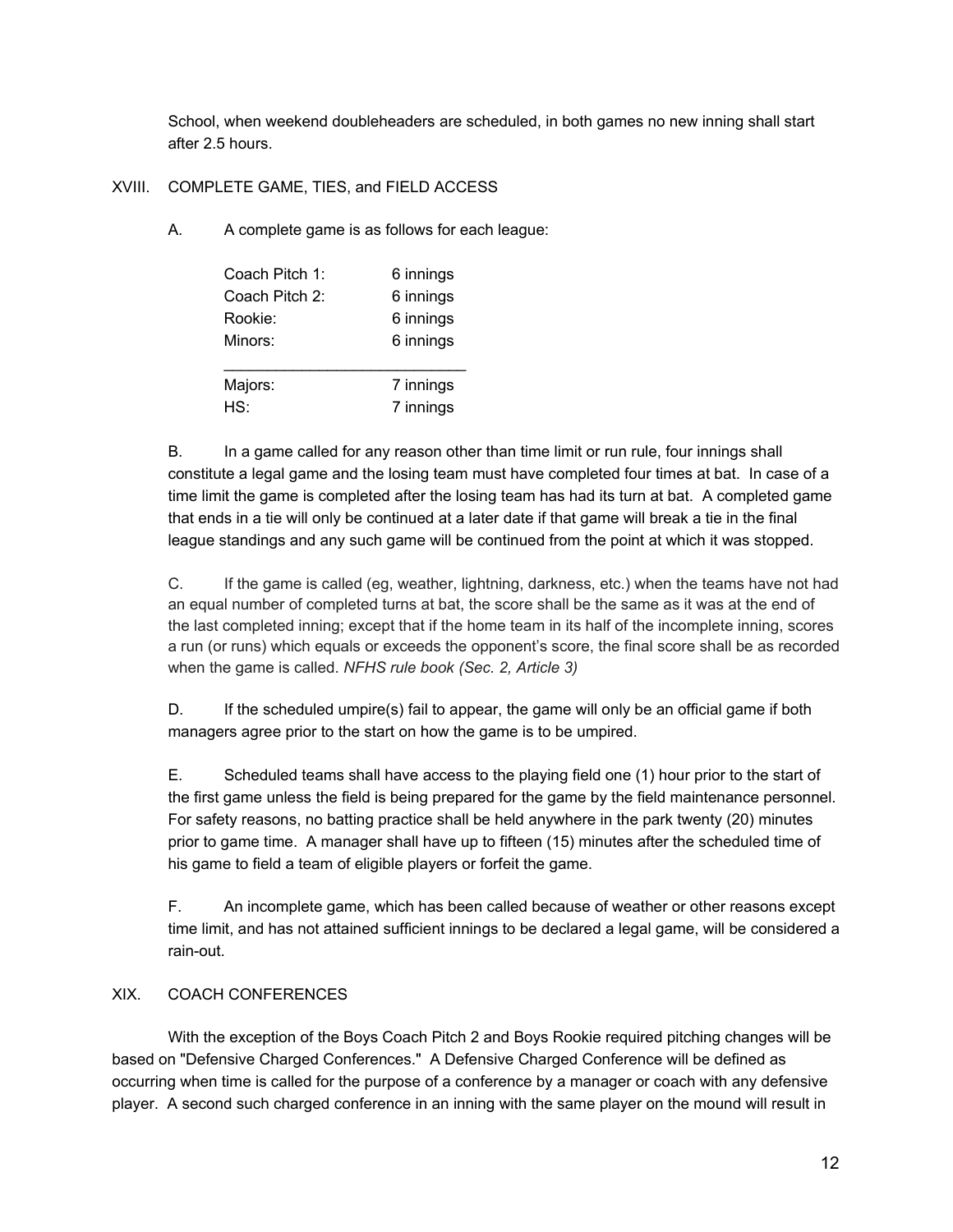that player's removal from the pitching position. Time granted for an obviously incapacitated player shall not constitute a charged conference. There shall be no limit on the number of offensive charged conferences.

# XX. ADDITIONAL LEAGUE / GAME RULES

# A. Maximum runs per inning; "last inning"

The batting team may only score (and record) a maximum of 6 runs per inning with the exception of the last inning (see "last inning" below). Once 6 runs have been scored in one inning, all play is stopped and the fielding team becomes the batting team. In the last inning there is no limit on runs except for Coach Pitch 1 and 2 (which do not have a last inning unlimited run exception). *The "last inning" for Majors is the 7th inning and for Minors and Rookie it is the 6th inning.* [For clarification: the "last inning" is never the 1st, 2nd, 3rd, 4th, 5th or 6th inning in Majors; the last inning is never the 1st, 2nd, 3rd, 4th or 5th inning in a Minors or Rookie game]

# B. Dropped Third Strike

In Rookie and Minors a batter is not allowed to run on a dropped third strike. In Majors the dropped third strike is in effect.

[*Definition of the rule: On an uncaught third strike with (1) no runner on first base, or (2) with a runner on first base and two outs, the batter immediately becomes a runner. The batter may then attempt to reach first base and must be tagged or forced out. With two outs and the bases loaded, the catcher who fails to catch the third strike may, upon picking up the ball, step on home plate for a force-out or make a throw to any other base in an effort to force out a runner. An "uncaught" strike includes not only pitches dropped by the catcher, but also pitches that hit the ground before the catcher attempts to catch it. Note: even if the runner on first base was attempting to steal (with less than two outs), first base is still considered occupied in this situation and the batter cannot attempt to advance to first on the dropped third strike.*]

# C. Pitch limits

Pitchers will be limited by the number of pitches he can throw, rather than the number of innings he can pitch. Please see the Pitch Limit Program and Pitch Limit Chart for a complete description of the program.

# D. Stealing

In Coach Pitch 1 and 2 there is no stealing.

In Rookie, base runners can steal but are not permitted to lead off and cannot leave the base until the ball crosses the plate. The base runner shall be called out for violating this rule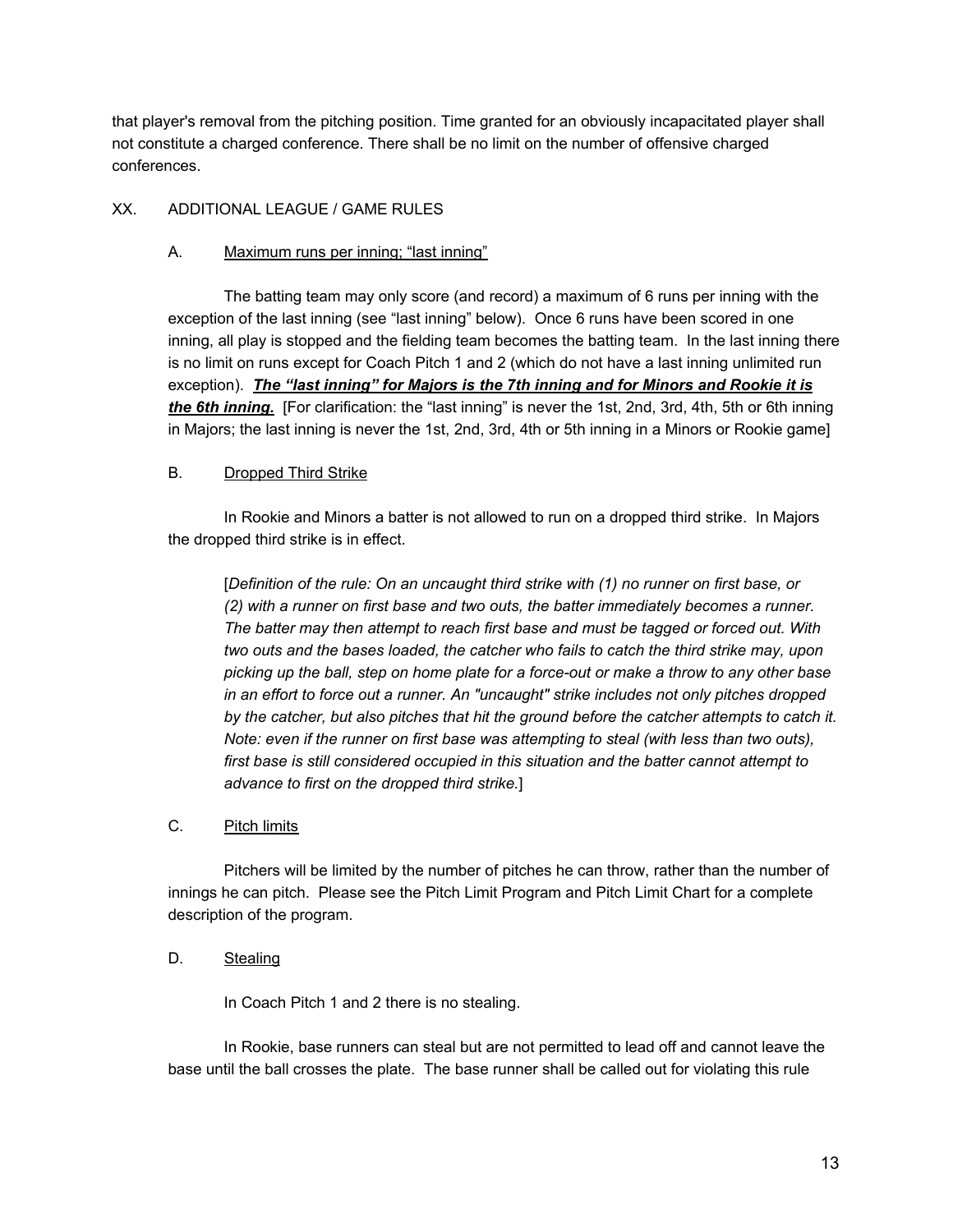subject to the umpire's discretion. Any base runner in Rookie on third base at the start of a pitch cannot steal home under any circumstances.

# E. Advancing on a batted ball

1. Rookie, Minors, Majors: On a batted ball, a base runner can continue to advance until the ball has been returned to an infielder who has possession and calls time out and time out is granted by the umpire. The game remains live until the umpire has called time or has declared the ball out of play.

2. Coach Pitch 1 and 2: On a batted ball a base runner can only continue to advance if the ball travels out of the infield and into the outfield area. A runner shall stop if he/she is not more than half way to the next base when the ball is in the glove of an infielder. All runners who are not half way will be returned to the prior base after the ball is dead. It is not required that a infield player call time.

# F. Advancing on overthrows

In Coach Pitch 1 and 2 a runner cannot advance on an overthrow to a base. A runner can only advance more than one base if a ball is batted to the outfield. There will be no advancement to the next base if a ball is thrown out of play (eg, ball overthrown to 1B travels into the spectator seating section, a thrown ball ends up rolling into a dugout, etc.).

# G. Base on balls (walks)

No walks are allowed in Coach Pitch 1, Coach Pitch 2 or Rookie. If a batter is hit by a machine pitched ball in Rookie, the batter shall not be awarded first base and a "ball" will be called. There are no intentional walks allowed in CP1, CP2 or Rookie. In Minors, Majors and High School an intentional walk is allowed but a batter may only be intentionally walked once per game.

# H. Bunting

Bunting is allowed in Rookie, Minors, Majors and High School only. It is not allowed in Coach Pitch 1 or 2.

# I. Infield Fly Rule

The infield fly rule is in effect in Rookie, Minors, Majors and High School only.

[*Definition of the rule: The rule applies only when there are fewer than two outs, and there is a force play at third base (i.e., when there are runners at first and second base, or the bases are loaded). In these situations, if a fair fly ball is in play, and in the umpire's judgment is catchable by an infielder with ordinary effort, the umpire shall call "infield fly" (or more often, "infield fly, batter's out" or "infield fly if fair" when there is a chance of the*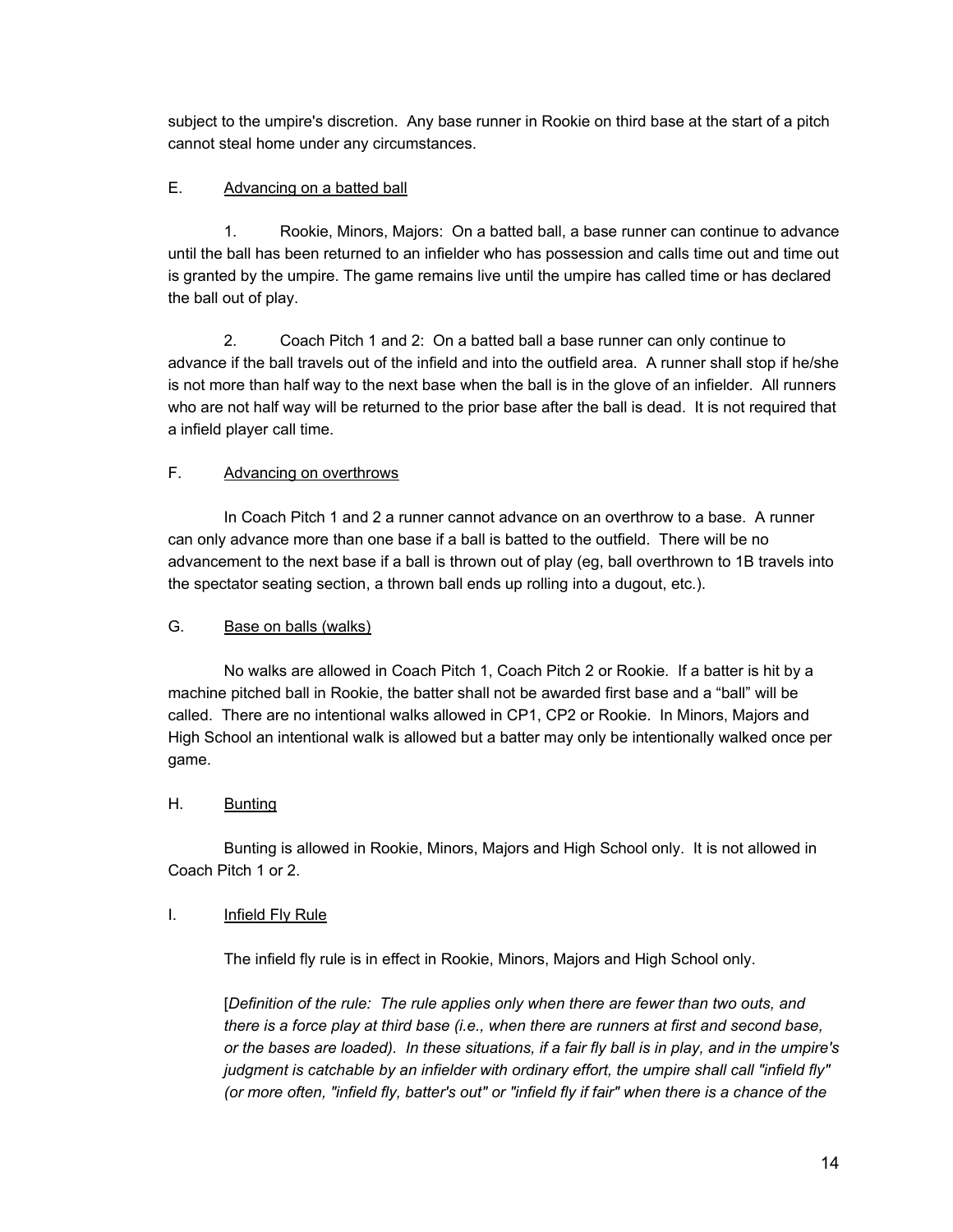*ball drifting foul). When in effect, the batter will be out regardless of whether the ball is actually caught. If "infield fly" is called and the fly ball is caught, it is treated exactly as an ordinary caught fly ball; the batter is out, there is no force, and the runners must tag up. On the other hand, if "infield fly" is called and the ball lands fair without being caught, the batter is still out, there is still no force, but the runners are not required to tag up. In either case, the ball is live, and the runners may advance on the play, at their own peril.*]

# J. Pitching machines

1. Beginning in 2018, the CBSL voted to eliminate player pitching in Rookie. Pitching machines are now used for the entirety of the game. The intention of this change was to increase the enjoyment of the game experience for the players, coaches and parents. The CBSL found that the speed and flow of the game has improved and the hitting and fielding opportunities have increased.

2. In Rookie games, umpires will call balls and strikes from the mound. There will

be

no walks allowed. A batter will either strikeout or hit the ball. Batted balls that directly strike, or contact, the pitching machine without first being touched by a fielder will be ruled a dead ball single and runners will advance one base. Throws from any fielder that hit the pitching machine during play will be ruled a live ball, and runners will advance at their own risk. The only exception is when the catcher is merely returning the ball to the pitcher, and no base runner is stealing. In this case a dead ball shall be ruled.

# K. Coach Pitch 1 and Coach Pitch 2 miscellaneous rules

1. Batting tee

In Coach Pitch 1 batters shall be allowed to use a tee on the last pitch if the batter has not hit a fair ball by the 6th pitch. Caution: coaches are warned not to abuse this rule by having batters miss pitches (or having the coach throw bad pitches) in order to get to use the tee on the 7th pitch. This is not the intention of the use of the tee. The tee is in use for those players who have difficulty hitting.

In Coach Pitch 2 no tee shall be used.

2. Seven pitch limit

a. A maximum of seven pitches may be thrown to a batter (see strike exception below for Coach Pitch 2). There are no walks. If a batter fails to make contact on the seventh pitch the batter will be called out (except as provided in the batting tee rule above). An at-bat will continue beyond a seventh pitch if the following occurs on the seventh pitch: the batter fouls the ball, the coach pitcher hits the batter with the pitch, there is some form of interference by a defensive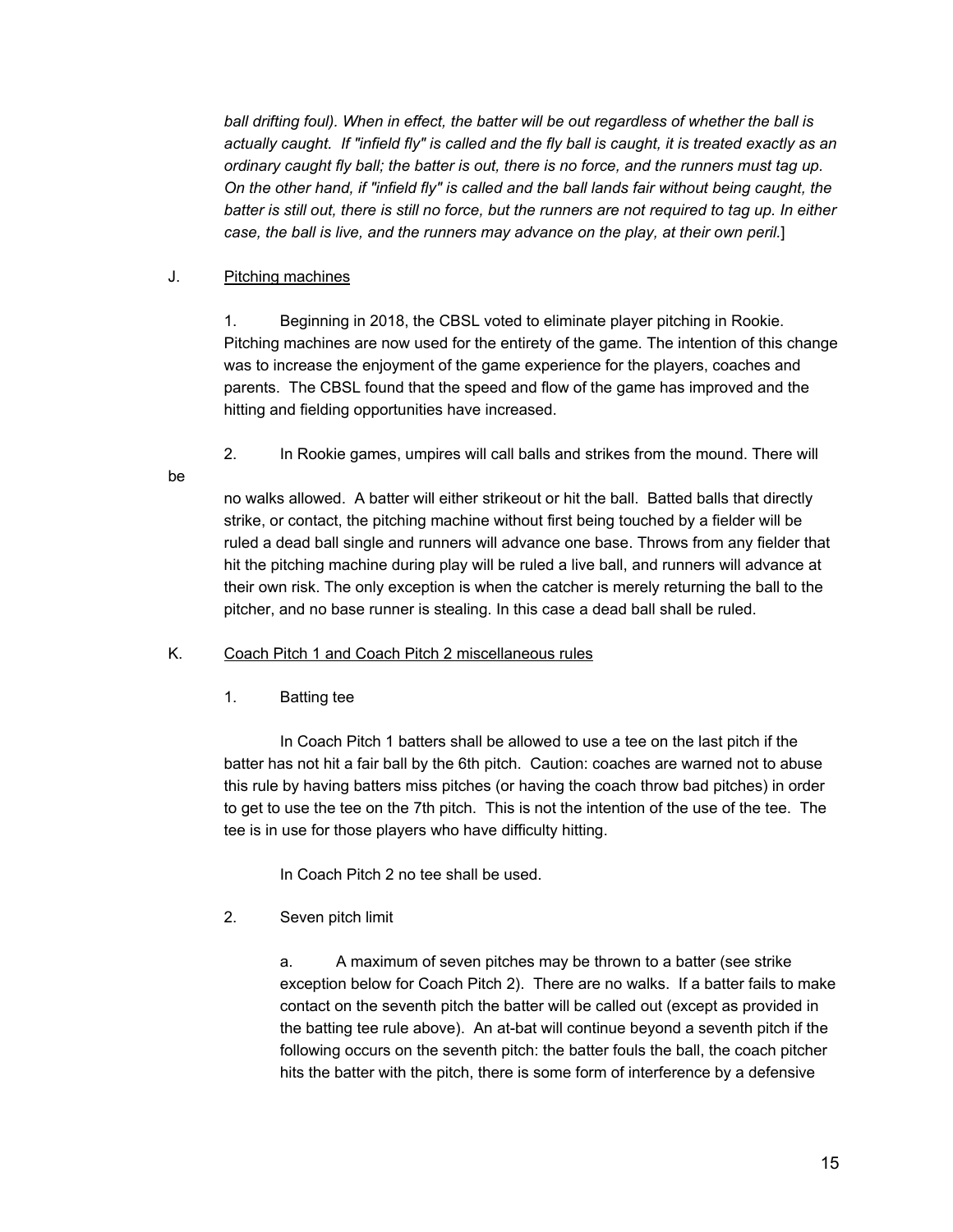player on a batter (eg, the bat hits the catcher's mitt on a swing) or the batter is using a tee.

b. No balls or strikes will be called in Coach Pitch 1. In Coach Pitch 2 no balls will be called but strikes will be counted if a batter swings. In Coach Pitch 2, a batter who swings and misses a third strike will be called out even if the batter has not been thrown seven pitches. [Examples for clarification: If a batter swings and misses three pitches before seven pitches are thrown the batter is out. If a batter foul tips two pitches and swings and misses a third pitch before seven pitches are thrown the batter is out.]

3. The coach pitcher shall remain in the eight foot pitchers circle. He/she will make every attempt to avoid touching a ball or interfering with a player. If a batted ball hits the coach pitcher the ball is dead and the pitch is to be taken over and the pitch is not counted as one of the seven maximum pitches. If a coach pitcher interferes with a fielding play the ball is dead and the batter is out and the runners cannot advance.

4. Any ball batted to the outfield must be thrown to an infielder. Outfielders are not allowed to run and tag a base or runner for an out. The purpose of this rule is to encourage outfielders to throw the ball to the infield.

L. Number of outfielders: In Coach Pitch and Coach Pitch 2 teams may use 4 or more outfielders. In Rookie and Minors teams may use up to 4 outfielders. In Majors and High School teams may use up to 3 outfielders.

# XXI. ALL STAR GAMES

League commissioners are encouraged to have all star games for their respective league. The league commissioner shall determine all aspects of the all star game including but not limited to: the date for the game, the game's format, roster selection process, all star coaches determination, rules, etc. All Star games will have no time limit and the run rule is not in effect. The All Star game is an exhibition game.

# XXII. TOURNAMENTS

League commissioners will set up tournaments, determine seedings, bracket style, etc. For tournaments, all aforementioned rules for each respective league are in effect (including but not limited to: run rule, sub rule, forfeit rule, etc.). The lone rule exception is that tournament games shall have no time limit.

# XXIII. RATING FORMS

CBSL managers must turn in their rating forms to their league commissioner before the first game of their postseason tournament or his/her team will not be eligible to play in the post season tournament. The deadline is July 10th for turning in player ratings forms for leagues without a postseason tournament.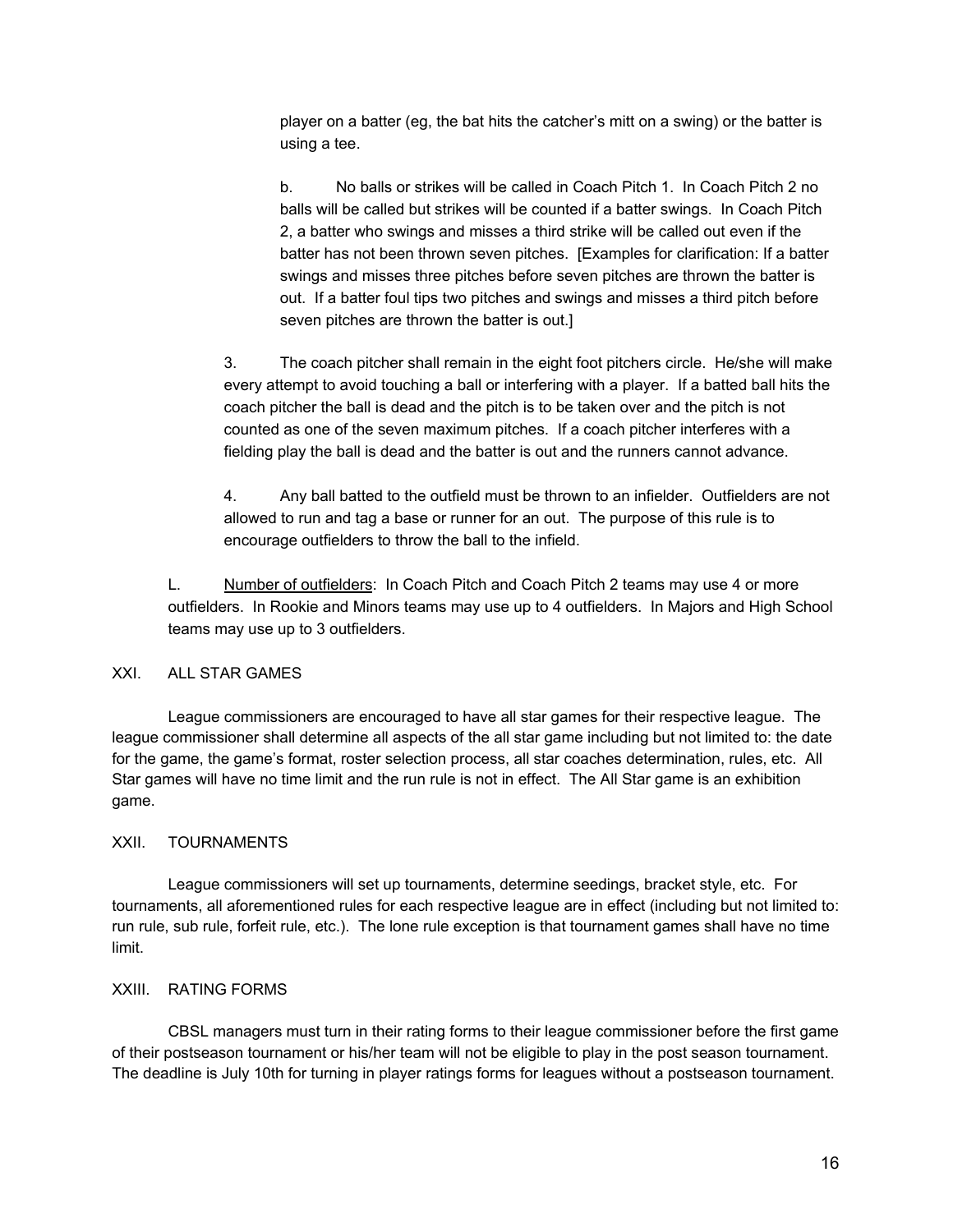# XXIV. COVID-19

All players, coaches, umpires and spectators shall follow the mandatory sector specific operating requirements (as of June 3, 2020) as set forth by the Ohio Department of Health and Governor Mike Dewine found at: https://coronavirus.ohio.gov/static/responsible/Baseball-Softball.pdf.

# **CBSL 2020 Pitch Limits**

PROCEDURE AND PENALTIES: Since the purpose of pitch limits is to protect kids and not gain a cheap win, the following procedures have been implemented. It is vital that teams follow these procedures precisely. These rules apply only to baseball teams within the CBSL.

1. Prior to the start of each game, communicate with the opposing team as to who is eligible to pitch and how much. A checks and balances process is in place by examination of a team's record on the web site, where pitching records will be reported, as well as communication with other coaches that played your opponent in the days leading up to your contest. Manager shall check the cbltoday.org website to review pitch counts before each game.

2. Each pitch thrown in the game counts as a pitch. That includes pitch outs, foul balls, (including those hit with two strikes on the batter), as well as ball four. It does not include warm-up pitches. Per the OHSAA, each and every throw made by an ambidextrous pitcher is counted regardless of which arm he/she uses. [For clarification, an ambidextrous pitcher who in one inning throws 15 pitches left handed and 7 right handed is considered to have thrown 22 total pitches.]

3. Pitch count totals will be compared and verified accurate after each completed inning. The home team will be responsible for keeping the official count. If a difference in the pitch count total is recognized, try to resolve the difference in a civil non-confrontational manner. If an inconsistency of pitch counting is repeated inning after inning or a person becomes confrontational, notify the home plate umpire and your age level coordinator.

4. As a pitcher approaches their maximum daily pitch count limit, ensure that the other team and the umpire are made aware of the fact and again once they reach the maximum daily limit. Coaches are encouraged to know when a pitcher is close to reaching their maximum daily pitch count limit so another pitcher can be properly warmed-up. No pitcher shall exceed the pitch limit totals with the sole exception: if a pitcher reaches his maximum daily pitch count limit while actively pitching to a batter, he may continue to pitch to that batter until any one of the following conditions occurs: (a) the batter reaches base, (b) the batter is put out, or (c) the third out is made to complete the half-inning. This exception will cause the pitcher to exceed the pitch count limit by most likely a few pitches and will most likely be the norm rather than an exception. Once the pitcher hits his pitch limit max and the exception is not applicable the pitcher is not allowed to throw another pitch.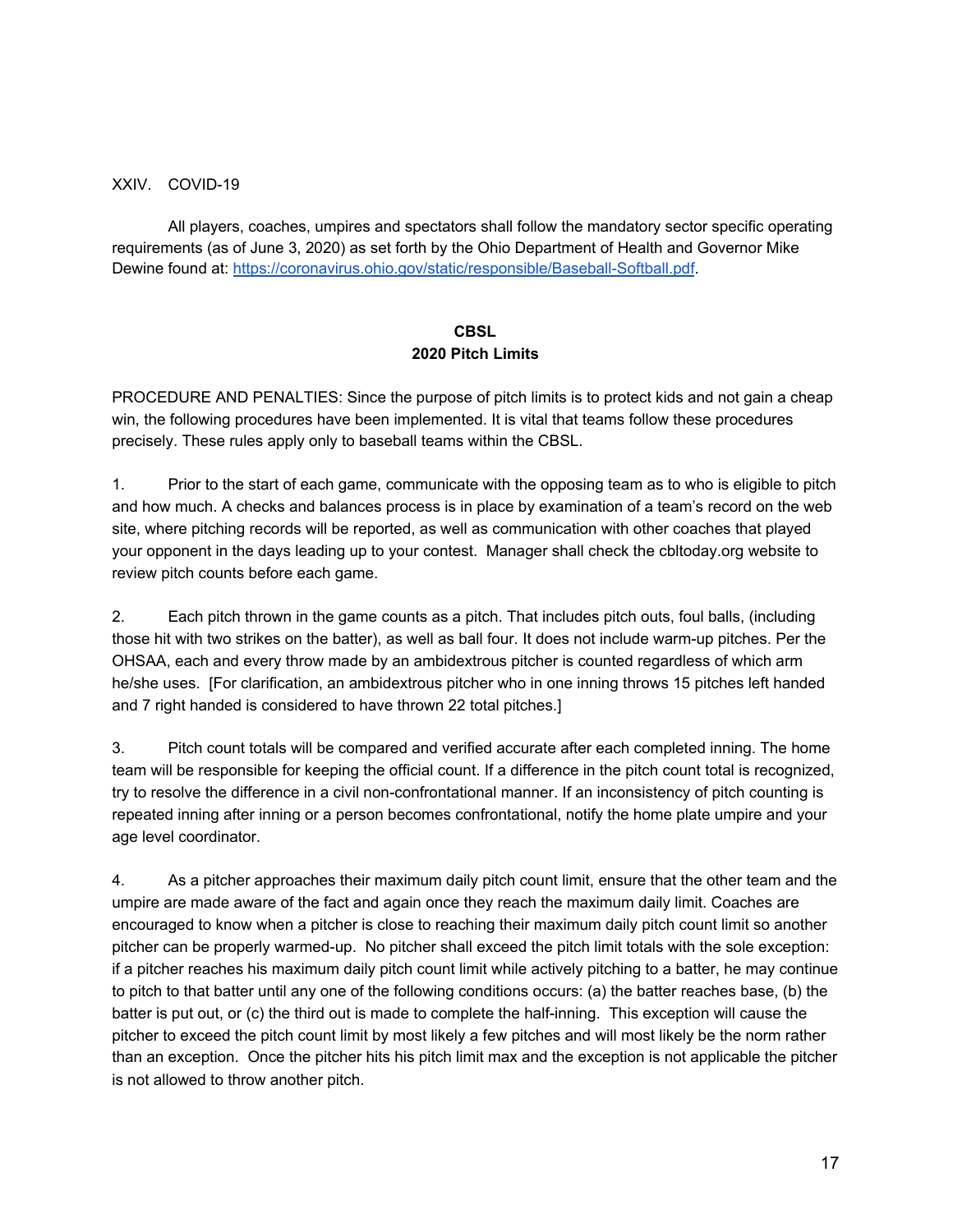A. At the moment the umpire is notified that a pitcher has reached/exceeded their limit, the umpire may stop the game and inform the potentially offending coach. It is only if the coach refuses to remove the pitcher (after completing the batter) that a penalty could occur. The penalty is forfeiture of the game at the instant of refusal to remove the pitcher. Note: If you fail to inform the umpire that the pitcher has reached his limit and do so after the fact, there is no penalty.

5. At the conclusion of every game, teams are to sign off on each other's pitch count form to verify accuracy. It is then the responsibility of the winning team to immediately report both the score, as well as the pitch counts for everyone that pitched in that game. Failure to post scores and pitching results by midnight two nights following the game will result in the winning team not getting credit for the win.

6. It is the responsibility of the losing team to verify the accuracy of the score and the pitch counts entered by the winning team and report any discrepancies to the age level coordinator.

7. If a coach is found to have exceeded a pitchers limit through late or inaccurate reporting, they will be notified that their actions have been recorded. Immediately upon the next occurrence, the coach will receive a one game suspension. A second occurrence will endure a three game suspension. Any further occurrences will result in that coach being suspended from the league and may not coach in this league until their appeal has resulted in reinstatement. They shall not be eligible for a reinstatement hearing until one year following their final suspension.

8. Intentional walks: A pitcher does not have to make the pitches and his pitch count does not increase when a batter is intentionally walked.

9. Pitch limit determinations and Chart

A. No player may pitch 3 consecutive calendar days no matter how little game competition they have pitched.

B. Any pitcher who delivers 40 or more pitches in a Rookie, 50 or more pitches in Minors or 60 more pitches in Majors may not play catcher for the remainder of the game.

C. Once a pitcher is removed from the mound, they may NOT return to the mound to pitch for the remainder of that game.

D. The Pitch Limit Chart will serve as the official pitch limit chart for the CBSL.

*10. Due to the shortened 2020 season and minimal preseason practice in the first two weeks of games (June 8 - June 22) pitchers shall be limited to the following pitch counts per game: Minors (35 pitches), Majors (40 pitches) and High School (45 pitches). During these two weeks the days of rest will still be followed. During these two weeks pitchers may finish pitching to the batter if he reaches the pitch count mid at-bat. After June 22, the requirements of this paragraph are void and the chart below shall be followed.*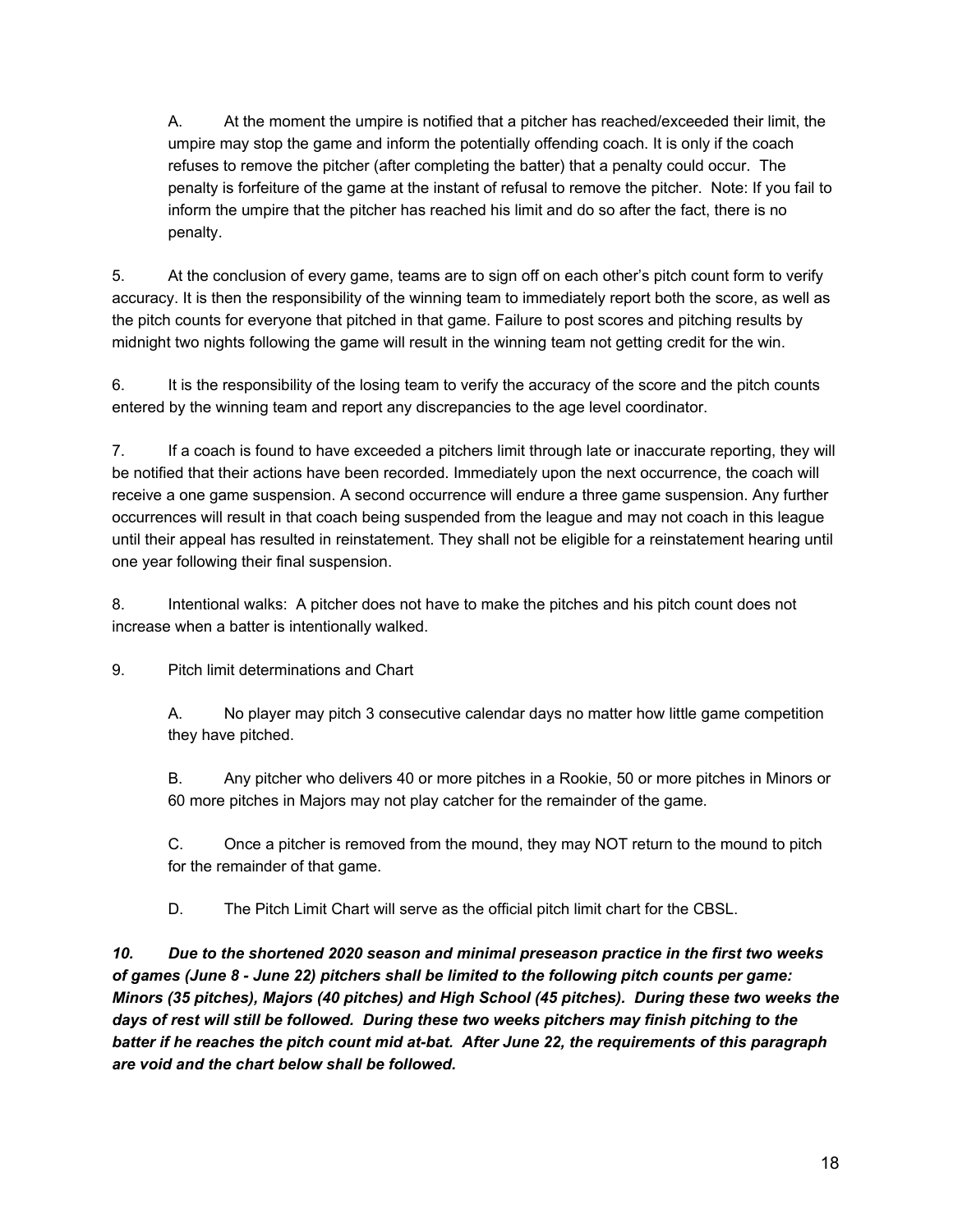| <b>LEAGUE</b>      | <b># OF PITCHES PER DAY</b> | <b># DAYS REST REQUIRED</b> |
|--------------------|-----------------------------|-----------------------------|
| <b>Minors</b>      | $1 - 24$                    | 0                           |
|                    | 25-35                       |                             |
|                    | 36-45                       | $\mathbf{2}$                |
|                    | 46-60                       | 3                           |
|                    | 61-70 (daily max)           | 4                           |
| <b>Majors</b>      | $1 - 27$                    | 0                           |
|                    | 28-35                       | 1                           |
|                    | 36-50                       | $\mathbf{2}$                |
|                    | 51-65                       | 3                           |
|                    | 66-80 (daily max)           | 4                           |
| <b>High School</b> | $1 - 30$                    | 0                           |
|                    | $31 - 50$                   | 1                           |
|                    | 51-75                       | 2                           |
|                    | 76-100 (daily max)          | 3                           |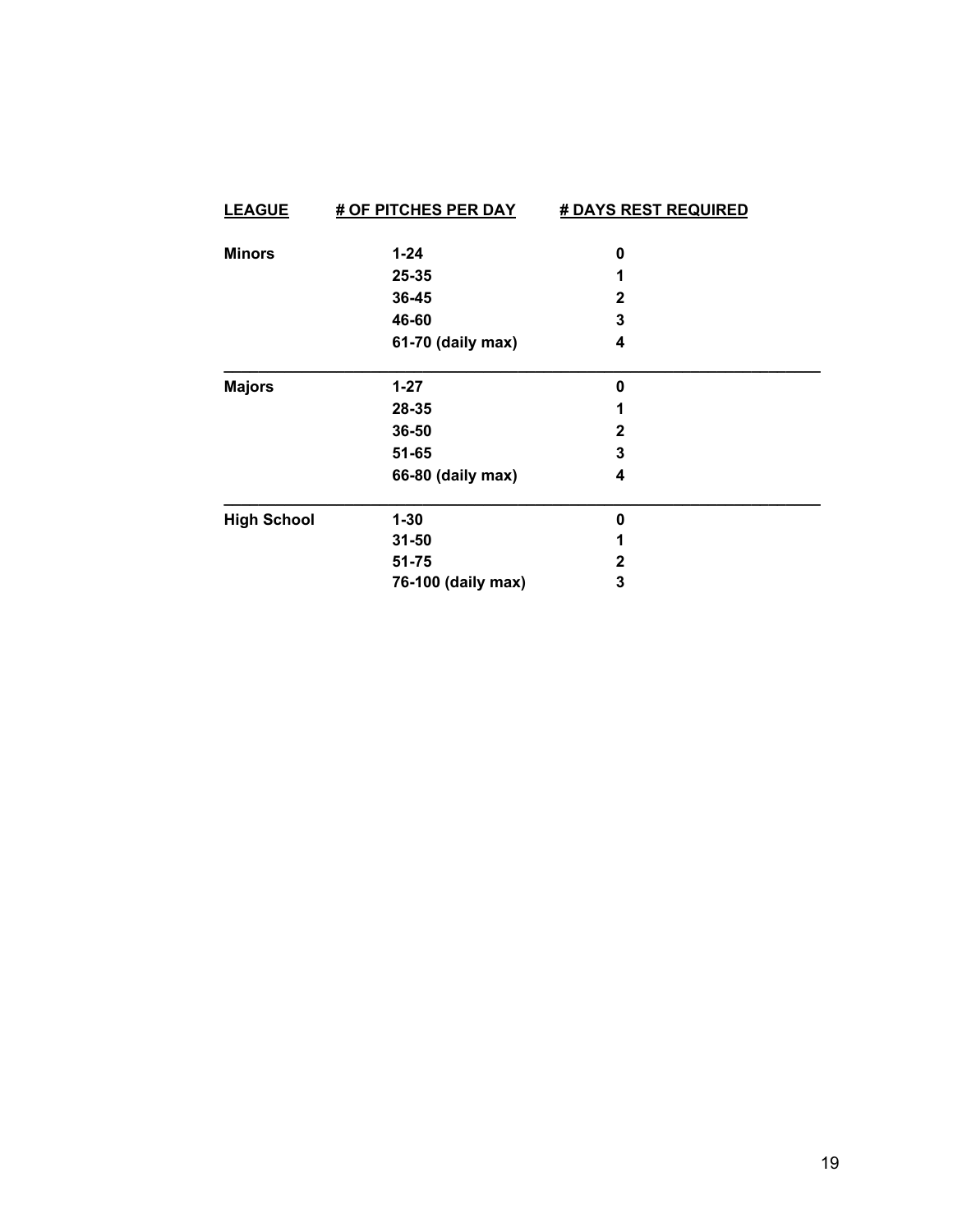# **CBSL BOYS T-BALL**

The Noon Optimist of Centerville has joined the Centerville Baseball League to offer soft t-ball.

The purpose of this league is to introduce players to the fundamentals of the game in a non-competitive atmosphere.

T-Ball is for players aged 4  $\frac{1}{2}$  to 7 years old.

Beginning with the 2014 season, we have separate programs for girls and boys. Both will continue to play their games on Sunday afternoons.

Everyone bats in order and every player who shows plays in the field on defense regardless of the number of outfielders. Teams change from hitting to fielding after each and every player bats in an inning. Outs are not recorded but if the defense makes an "out" the runner shall return to the dugout. Even if a team gets three "outs" before the last batter hits the hitting team continues to hit until each batter has hit. No scorebook is maintained and all games end in a tie.

# **CBSL BOYS SELECT BASEBALL PROGRAM**

The purpose and objectives of the CBSL Select Baseball Program are:

- 1. To provide boys select baseball for as many boys as possible in our community;
- 2. To teach basic knowledge of the game of baseball and to develop character by teaching children to play together fairly, abide by the rules, to win and lose like sportsmen, and;
- 3. To accomplish each of the above in a fun, productive, and positive environment.

In pursuit of these goals, the CBSL program strives to have 2 select teams in each age group of boys ages, 8 thru 15, based on interest and coach availability.

Open tryouts are granted each year for all select teams. Eligible players must be Centerville residents.

CBSL Select teams normally compete in the Midwest Ohio Baseball League ("MOBL") and abide by the MOBL rules which can be found at www.midwestohiobaseballleague.com . CBSL select teams also may elect to be "tournament only" and/or may participate in other leagues.

For more information contact Select Baseball Commissioner Corey Bliss.